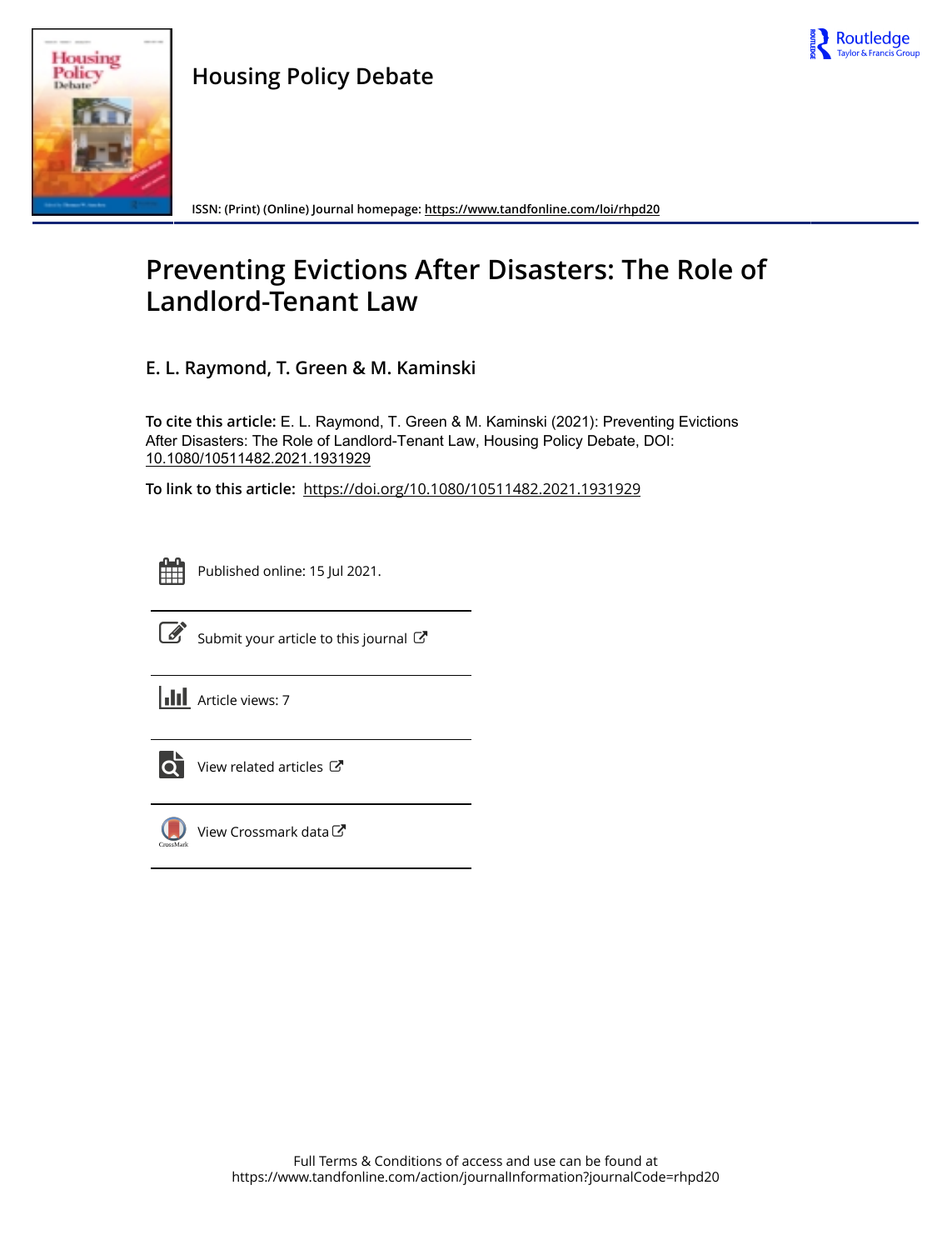HOUSING POLICY AND CLIMATE CHANGE

# **Preventing Evictions After Disasters: The Role of Landlord-Tenant Law**

E. L. Raymon[d](http://orcid.org/0000-0002-9459-561X) D<sup>[a](#page-1-0)</sup>, T. Green<sup>[b](#page-1-0)</sup> and M. Kaminski<sup>c</sup>

<span id="page-1-1"></span><span id="page-1-0"></span>ªSchool of City and Regional Planning, Georgia Institute of Technology, Atlanta, USA; <sup>b</sup>Department of City Planning and Real Estate Development, Clemson University, SC, USA; <Department of City Planning, City of Charlotte, NC, USA

#### **ABSTRACT**

Disaster recovery is not a time of exception, it is a time when existing social, economic, and racial inequalities are reproduced and exacerbated. Housing institutions can amplify inequality during disaster recovery. We use quantitative methods to ask whether evictions increase during disaster recovery periods in four states. We stratify our case selection by the type of statutory protections for landlords and tenants in state law. In three cases that have pro-business or a mixture of pro-business and tenant protections, we find strong, significant increases in eviction rates in disaster-affected neighborhoods relative to neighborhoods in adjacent areas with no disaster declaration. By contrast, in the case that has primarily tenant protections, there is no statistically significant rise in evictions following the disaster. We conclude that tenant protections are not sufficient to prevent swift increases in evictions following disasters in states with a policy environment that is also characterized by landlord protections. We close with policy recommendations to prevent evictions after disasters, and suggestions for further research.

#### **ARTICLE HISTORY**

Received 2 September 2020 Accepted 15 May 2021

#### **KEYWORDS**

eviction; disaster; displacement; flooding; law; landlord; tenant

# **Introduction**

<span id="page-1-2"></span>Extreme weather events will become more common as climate change accelerates. Disaster researchers have asked for a more detailed understanding of how and why residents experience housing distress and/or relocate following natural disasters, arguing that these decisions and processes unfold over long timeframes, and are embedded in local institutions and contexts (Black, Arnell, Adger, Thomas, & Geddes, [2013](#page-15-0); Elliott & Pais, [2010\)](#page-16-0). The existing literature on the operations of housing systems following disasters establishes that many of the conditions associated with evictions: property damage, renovations, and disruption to wages, are commonly present in rental housing and rental households in the year following a disaster (Peacock, Van Zandt, Zhang, & Highfield, [2014](#page-17-0)). Esnard and Sapat ([2014](#page-16-1)) argue that concerns about post-disaster housing in the United States have focused on short-term emergency needs and ignored the longer term issue of displacement. In this article, we ask whether disaster recovery is associated with rising evictions in the year following a disaster, and whether post-disaster evictions are affected by state legal frameworks.

<span id="page-1-3"></span>Forced moves through an evictions process are associated with a series of negative outcomes for households and families. These include homelessness spells, moves to neighborhoods with fewer resources followed by a series of relocations, long-term losses in household wealth, and increases in

**CONTACT** E. L. Raymond **۞** elora.raymond@gatech.edu **■** School of City and Regional Planning, Georgia Institute of Technology, Atlanta, GA, USA



Check for updates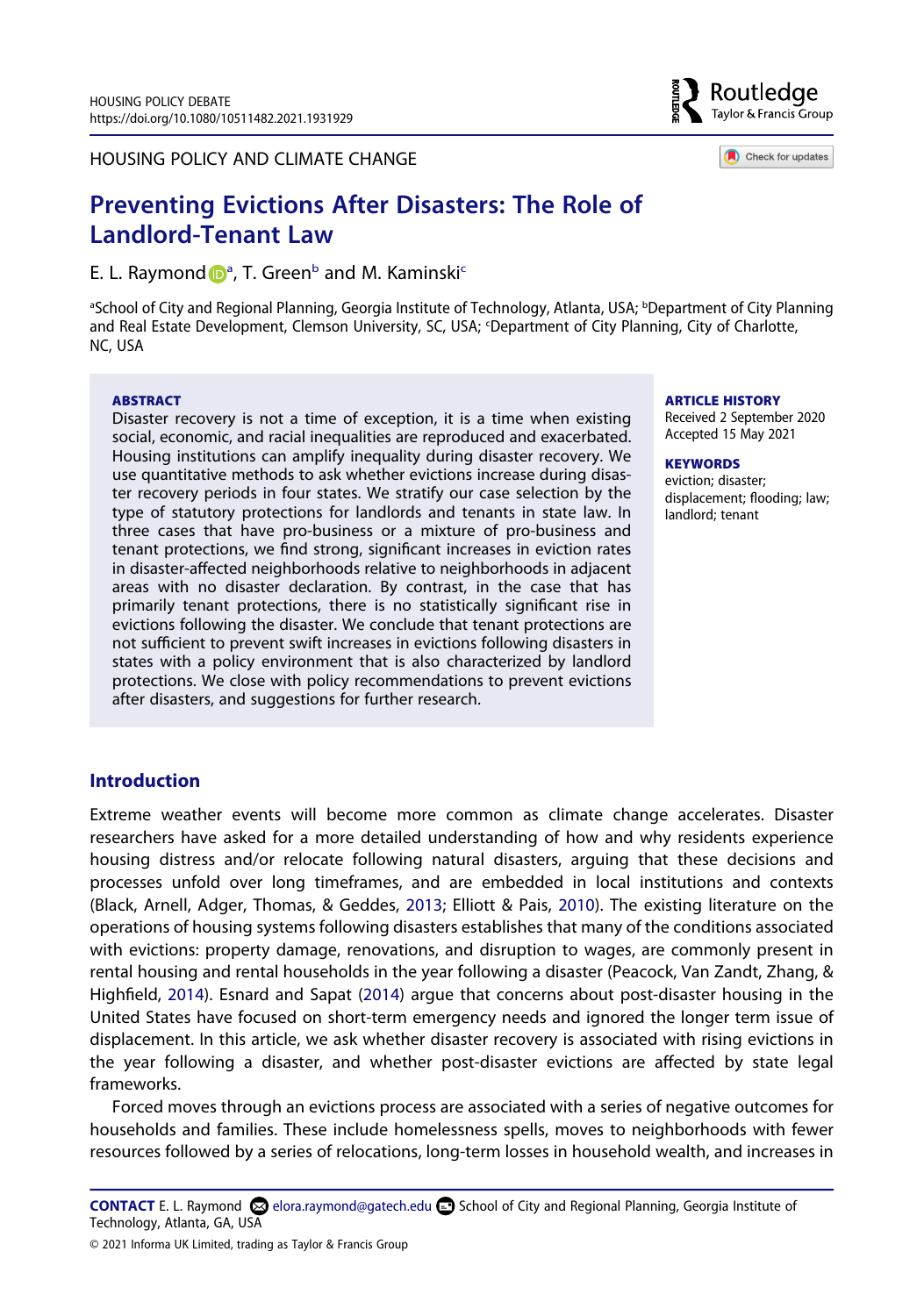#### $2 \left( \frac{1}{2} \right)$  E. L. RAYMOND ET AL.

<span id="page-2-3"></span><span id="page-2-1"></span>stress-related illnesses (Collinson & Reed, [2018](#page-15-1); Desmond & Shollenberger, [2015\)](#page-16-2). If a household must relocate in the year following a natural disaster, an eviction process is arguably one of the worst ways in which it can happen. Even the threat of eviction can force households to remain in undesirable housing conditions as they try to pay down a rent debt, oftentimes paying higher rents and fees, and with increased stress and precarity (Desmond, [2016;](#page-16-3) Garboden & Rosen, [2019](#page-16-4); Sims & Iverson, [2019\)](#page-17-1). If evictions are an important process governing the post disaster trajectory of socioeconomically vulnerable households, preventing eviction should be a key part of disaster recovery.

<span id="page-2-7"></span>Evictions research has focused on the harms that evictions cause to households and communities. Policies that effectively prevent or reduce eviction are less well-studied. Many of these policies focus on emergency rental assistance; legal representation in court, or increased provision of affordable housing (Benfer, Greene, & Hagan, [2020\)](#page-15-2). In this research, we examine whether the type of state-level statutory protections has any effect on rising evictions following a disaster.

<span id="page-2-4"></span><span id="page-2-0"></span>We study the rise in eviction rates after extreme storms and flooding events in four states: South Carolina (Hurricane Joaquin, 2015); Southern Alabama, including the Mobile and Montgomery regions, and the panhandle of Florida, including the Pensacola and Panama City regions (flooding events of April, 2014); and the New Haven, Connecticut region (Hurricane Sandy, 2012). Drawing on state landlord-tenant law typologies found in the literature, we classify these four sites into different landlord-tenant regimes (Hatch, [2017\)](#page-16-5). Florida is a pro-landlord state with few-to-no tenant protections; Alabama and South Carolina have tenant protections mixed with landlord protections, and Connecticut has strong tenant protections without landlord protections. We use a quantitative approach, examining the rise of evictions in neighborhoods (census block groups) in areas that were declared eligible for public or individual assistance by the Federal Emergency Management Association (FEMA) during each of these storm events. After controlling for a range of socioeconomic characteristics, we extract comparisons between disaster-affected areas and neighborhoods in adjacent counties in the same state that were not deemed eligible for financial assistance by FEMA.

In the three cases with weaker tenant protections in their legal framework, we find strong, significant increases in eviction rates in disaster-affected counties relative to adjacent counties with no disaster declaration. By contrast, in the two states that are protective of tenants, there is no statistically significant rise in evictions following flooding events relative to adjacent areas. We pair these findings with policy recommendations appropriate for either preventing eviction-led displacement following disasters or facilitating relocation outside of an eviction process.

#### **Literature Review**

#### *Connection Between Disasters and Evictions*

<span id="page-2-6"></span><span id="page-2-5"></span>Disasters and disaster recovery are best understood not as times of exception, but as moments when existing social, economic, and racial inequalities are reproduced and exacerbated (Pais & Elliott, [2008\)](#page-17-2). Substantial research has demonstrated that disaster-related migration and displacement are strongly influenced by the social vulnerability of households and places (Myers, Slack, & Singelmann, [2008\)](#page-17-3). Physical damage to housing stock is a major feature in natural disasters, particularly in urban areas (Comerio, [1997\)](#page-15-3). At the same time, housing systems are an important component of social vulnerability, and they greatly affect whether a family will be able to successfully rebuild, will stay and endure declining conditions and rising precarity, or will choose or be forced to relocate following a disaster.

<span id="page-2-2"></span>The relationship between disasters and mobility is complex. Over the last decade, the study of the role of mobility in disaster outcomes has bifurcated, focusing on divergent processes that affect groups within a disaster-affected area in dissimilar and sometimes contradictory ways. For example: Elliott and Pais ([2010](#page-16-0)) found very different outcomes in a study comparing an urban area (Miami, Florida) with a rural area (Southwestern Louisiana). In the urban area, the disaster recovery process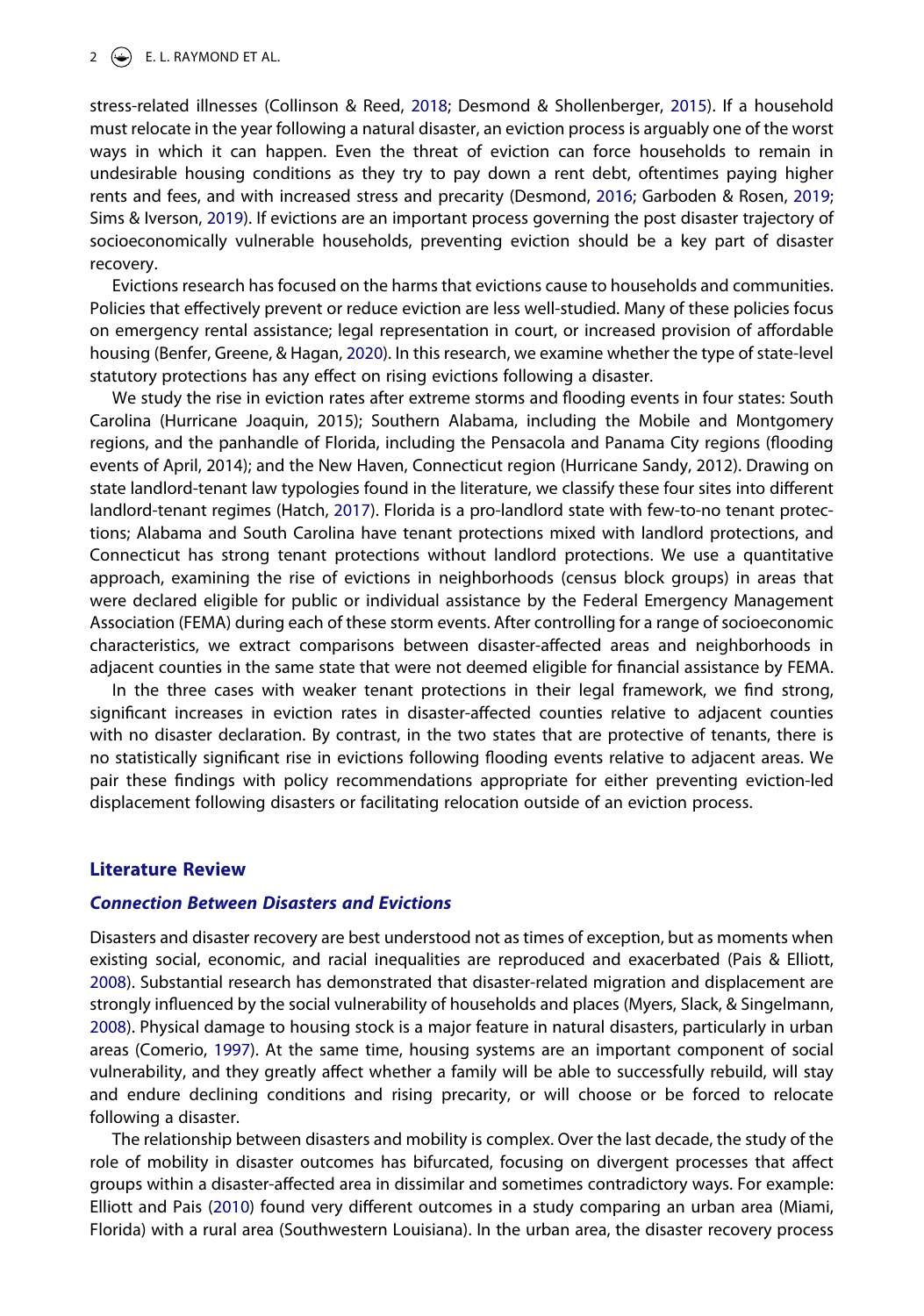displaced vulnerable residents; in the rural area, vulnerable households became more concentrated. Housing is a system that has the potential to amplify existing divides in the aftermath of a disaster, but those relationships are not deterministic, and can be influenced by careful policy design.

<span id="page-3-3"></span>Homeowners, who generally have greater wealth, stronger legal protections from displacement, and buffers from price increases, may weather a storm more easily than renters. Renters tend to be more economically disadvantaged, have higher precarity in a US legal context, and usually are not shielded from price increases. Elliott and Pais ([2006](#page-16-6)) found that, in the immediate aftermath of Hurricane Katrina, non-homeowners were much more likely to be displaced from their home than homeowners were. Lee and Van Zandt [\(2019\)](#page-16-7) provide a thorough review of the many ways in which renters are more severely harmed by disasters. In addition to the socio legal aspects of the housing tenure divide, they note several differences along the tenure divide in the living conditions and physical aspects of housing.

<span id="page-3-7"></span><span id="page-3-6"></span><span id="page-3-5"></span><span id="page-3-2"></span><span id="page-3-1"></span>Several studies examine the ways in which housing intersects with post disaster vulnerability through the physical characteristics of housing and the ability of residential structures to withstand flooding and extreme wind events. Physical durability, and the degree of structural damage following a disaster are strong predictors of displacement (Elliott, [2015\)](#page-16-8). Rental housing is typically older, less well maintained, and suffers more damage. Additionally, rental housing takes longer to repair than other types of structures in a disaster, which can cause communities to suffer from a shortage of affordable housing (McIntosh, [2013](#page-16-9); Myers et al., [2008](#page-17-3)). Residents of mobile home communities, who can be renters, owners, or have a mixed-tenure status, have been found to be particularly vulnerable because of a combination of physical characteristics of their housing, and financial/institutional factors that heighten precarity and instability (Cutter, Boruff, & Shirley, [2003;](#page-16-10) Kusenbach, Simms, & Tobin, [2010;](#page-16-11) Rumbach, Sullivan, & Makarewicz, [2020](#page-17-4)). Peacock et al. ([2014](#page-17-0)) examine multifamily and duplex structures following hurricane Andrew. They find that after the storm these properties lost far more value (measured using tax appraisal data) than did single-family rentals, and that the recovery process (as measured through tax valuations), and the likelihood of abandonment or sale, stretched out for several years. Although the use of tax appraisal data, which has an indeterminate relationship with market prices, and often varies in formula by location and structure type, is questionable, the results suggest that the physical recovery period for rental housing occurs over an extended timeframe following a disaster. The authors connect this to displacement through three pathways: (1) damage prevents re-occupancy; (2) a landlord decides to upgrade the property, or (3) the reduction of rental housing in the area creates inflated demand for the remaining habitable units, leading to increased rents. All three of these outcomes—maintenance issues; property upgrading, and rising rents are associated with evictions (Seymour & Akers, [2019\)](#page-17-5).

<span id="page-3-8"></span>Although the connections among physical destruction of residential housing, tenure, and displacement have been established, we did not find peer-reviewed research that had been conducted on whether rising evictions play a role in the process of displacement following a disaster. Wyczalkowski, Van Holm, Esnard, and Lai [\(2019\)](#page-17-6) mention the evictions problem in passing. In a review of housing law issues arising in the decade following Hurricane Katrina, Finger [\(2015\)](#page-16-12) describes the workdone to prevent evictions, noting that such work extended for years following the disaster. Finger ([2015](#page-16-12)) documents several due process issues in the evictions process including situations in which eviction notices were served to evacuated properties rather than to tenants' current addresses and mass evictions from temporary housing when FEMA assistance ran out. Furthermore, in the immediate aftermath of a disaster, short-term displacement makes it difficult for renters to fight eviction (Wyczalkowski et al., [2019\)](#page-17-6).

<span id="page-3-9"></span><span id="page-3-4"></span><span id="page-3-0"></span>Outside of the peer-reviewed literature, descriptions of disaster-related evictions are found in the press, in materials from housing advocates, and in non-peer-reviewed reports. For example, legal aid groups in Florida and Georgia have produced guides and outreach for tenants facing eviction following a disaster (CJP, [2019;](#page-15-4) GLA, [2016\)](#page-16-13). There has been pressure from the legal communities of both Florida and Texas to enact eviction moratoria during and following disasters to prevent evictions. In part, eviction prevention efforts arise out of humanitarian concerns for residents losing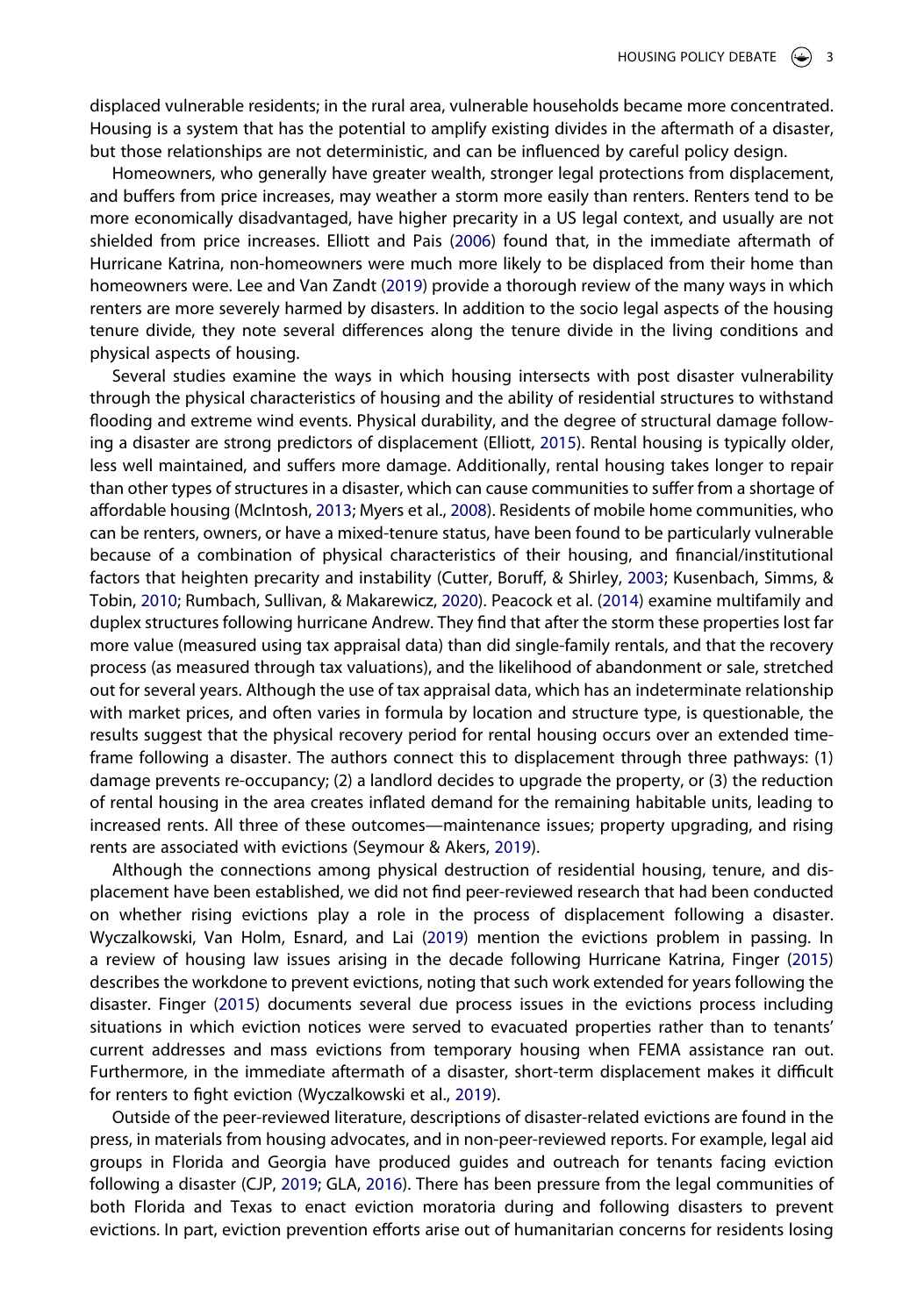shelter in the middle of a disaster; here, it is not the disaster that is a cause of the eviction, but a concern that carrying out an eviction in the middle of a disaster puts households in physical danger and creates grave humanitarian concerns. The eviction moratorium put in place by the Centers for Disease Control and Prevention (CDC) during the coronavirus pandemic was also justified in this manner. However, advocacy groups have also reported, and sought to prevent, a rise in evictions during the disaster recovery period. After Hurricane Harvey, Texas RioGrande Legal Aid petitioned cities to pass emergency ordinances to avoid late fees and evictions that resulted from tenant and landlord negotiations around damages because of the storm, arguing that tenants often receive eviction notices directly following the storm and find themselves with less than a week to relocate.

<span id="page-4-1"></span><span id="page-4-0"></span>Other reports provide mixed suggestions regarding whether the direct physical damage or indirect economic effects could be a cause of rising evictions following a disaster. Kaminski ([2019\)](#page-16-14) performed a block-group level analysis of evictions following Hurricane Joaquim in 2015. She found that flooded block groups saw a fourfold increase in evictions compared with nonflooded block groups, suggesting that physical damage, not economic impacts or changes in market rents, is key. Conversely, Binkovitz ([2018\)](#page-15-5) analyses evictions after Hurricane Harvey and finds that rising eviction rates following the disaster are not highly correlated with zip codes that had high rates of physical damage. This suggests that evictions may increase following the disaster through more indirect means, such as lost wages because of the economic disruption, and increasing rents because of a sharp compression in the number of rental units available. Although they did not address evictions directly, Mitsova et al. ([2019\)](#page-16-15) found that physical damage, loss of basic utility services, and financial stress were all negatively associated with recovering from Hurricane Irma.

<span id="page-4-3"></span>Economic disruption during a disaster can also lead to an eviction. In neighborhoods with high rates of eviction, tenants often live paycheck-to-paycheck, so lost income leads to an immediate inability to pay rent (Shelton, [2018](#page-17-7)). Tenants who work on an hourly basis are especially vulnerable to losing income during a disaster if their place of work is shut down, or if they are unable to work remotely. Additionally, the need to replace ruined belongings or repair damage to a car that is needed for commuting may place tensions on the household budget.

Habitability issues and damage are also a major cause of conflict between tenants and landlords, and this conflict is only heightened when a disaster causes property damage to low - [low-income ] income rental housing (Summers, [2020\)](#page-17-8). Some states allow tenants to make repairs and deduct the cost from rent, but others do not. Confusion about this practice can lead to eviction, as can tenants withholding rent over maintenance disputes (Summers, [2020\)](#page-17-8).

<span id="page-4-4"></span><span id="page-4-2"></span>Post disaster evictions can be due to income loss, landlords' desire to increase the rent, or property damage. Regardless of cause, research in housing has found that forced moves that occur through an evictions process are associated with negative outcomes for households and communities, and that even for households that stay in place, the threat of eviction is correlated with habitability issues and increased stress (Desmond, [2016](#page-16-3); Garboden & Rosen, [2019\)](#page-16-4). Forced moves have been associated with a long-term loss in household wealth and with significant increases in stress-related illnesses; this finding is well-established in both the disaster recovery and housing literature (Desmond & Shollenberger, [2015;](#page-16-2) McClure, Schwartz, & Taghavi, [2015](#page-16-16); Shelton, [2018](#page-17-7)). Research on forced moves following an eviction or foreclosure shows that households suffer emotionally and financially if they move to areas that have worse neighborhood quality than the places they left. The research also shows that these households often move multiple times leading to prolonged housing instability (Desmond & Shollenberger, [2015\)](#page-16-2). Preventing evictions during the long recovery period from disaster is therefore an important policy goal. Although an array of policies exist that can be used to prevent evictions, legal measures such as evictions moratoria, judicial states of emergency, or even tenant protections placed in state-level landlord tenant law are likely avenues, and a major component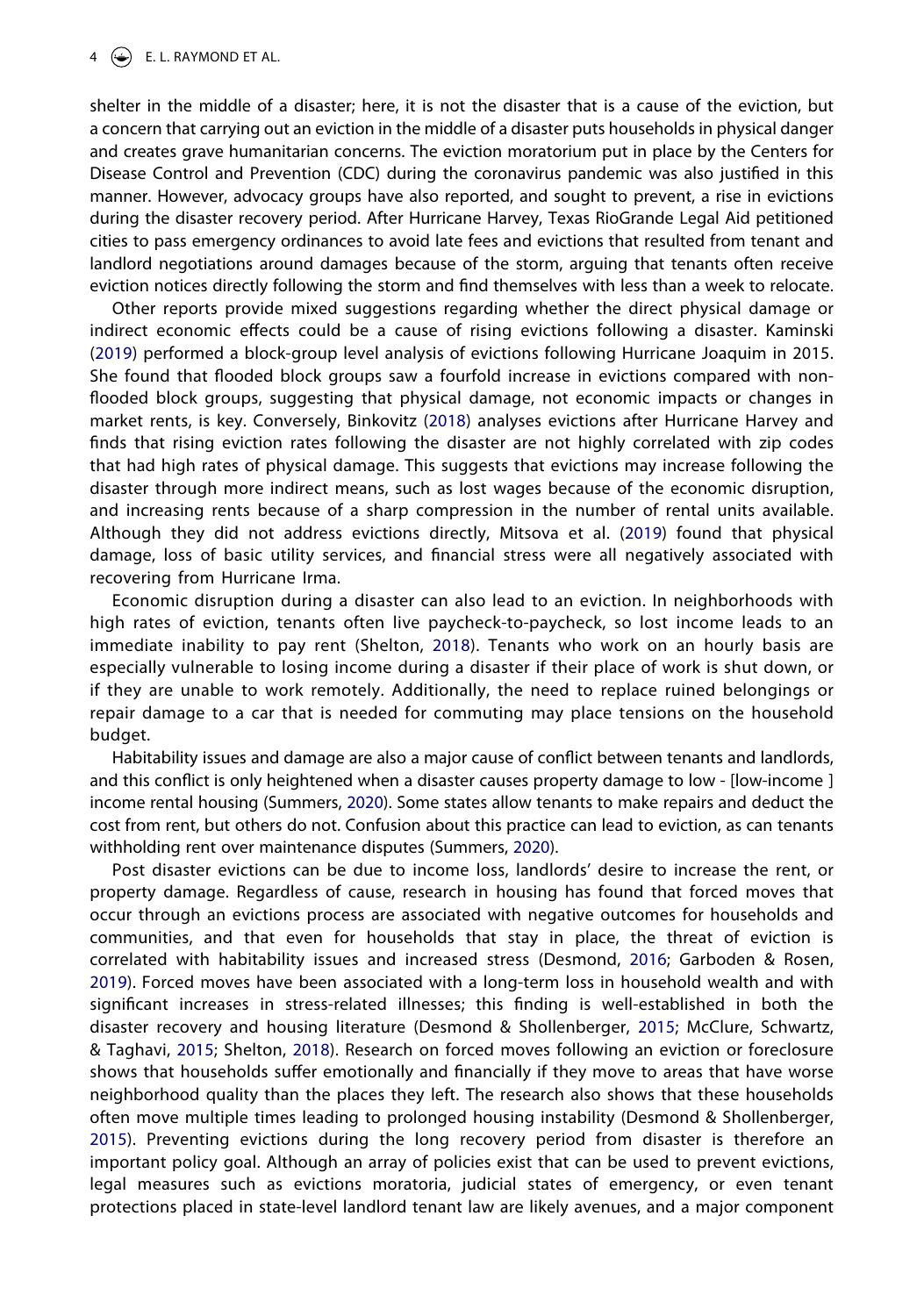of eviction prevention occurs through establishment of statutory protections, or the use of legal aid to increase their efficacy (Benfer et al., [2020](#page-15-2)).

#### *Legal Process of Eviction*

<span id="page-5-5"></span><span id="page-5-4"></span><span id="page-5-2"></span>Legal evictions occur through the courts process, which is largely governed through state landlordtenant law (Merritt & Farnworth, [2020;](#page-16-17) Willis, Phillips, Ryan, Bursac, & Ferguson, [2017](#page-17-9)). The legal evictions process begins when a landlord files a dispossessory in their local court (Raymond et al., [2016\)](#page-17-10). Typically, tenants have the right to notification that an eviction has been filed, and the right to answer their eviction notice within a specified time, in which they may refer to tenant rights that pertain to their case, or landlord obligations that have not been upheld. If the tenant does not answer, the landlord has the right to apply for a default judgment in their favor, and to seek a writ that gives them the legal right to remove the tenant and their belongings (Porton et al., [2020](#page-17-11)). In some states, this can occur as soon as the 8th day after an eviction is filed. If the tenant files an answer, depending on its contents, they typically have the right to a hearing and a court date is set (Porton et al., [2020\)](#page-17-11). If either party is present for the court date, the opposing party may seek a default judgment in their favor. If both parties are present, during the hearing, judges will often send the case to a mediated settlement, or they may hold a hearing in which landlords and tenants have the right to invoke particular rights or obligations that pertain to the case. When a tenant contests an eviction, they may try to prevent the eviction, but they may also seek to use the process to delay the eviction to allow for an easier transition to a new residence; this is particularly important in states where state law allows for a very swift evictions process. Tenants may also try to minimize any rent debt judgment against them, or seek to have the eviction suppressed to reduce the damage to their rental history which creates difficulty renting in the future.

#### *State Policies That Affect Evictions*

<span id="page-5-6"></span>The timeline of the evictions process, and the rights and obligations that tenants can invoke are governed by state law. State laws set conditions under which an eviction may legally occur, and creates broad guidelines about rental conditions. These include statutes governing rental prices, security deposits, guarantees of habitability and safety, retaliation by landlords against tenants, remedies available to landlords and tenants for breach of contract, and the timing and process for a legal eviction (State Landlord Tenant Laws, [2019;](#page-17-12) Willis et al., [2017](#page-17-9)). One area of landlord-tenant law concerns habitability, and covers health and safety issues related to the rental property (Summers, [2020\)](#page-17-8). Violations of habitability are typically governed by one of three principles; repair and deduct, rent withholding, or receivership in which a third party is assigned the responsibility for improving the property (Hatch, [2017\)](#page-16-5). Another area of landlord-tenant law is concerned with banning discrimination against protected categories in rental housing. A third area is focused on prices and involves setting limits for safety deposits, allowable fees, the pace of rental increases (rent control) and relevant procedures. Finally, landlord-tenant law addresses the circumstances under which a landlord can apply for eviction and governs the process of initiating an eviction. This includes spelling out legal guidelines for how to file an eviction; filing fees; legal processes for serving an eviction notice, provisions for tenants to answer, guidelines around court hearings and judgments, and deadlines for each step.

<span id="page-5-3"></span><span id="page-5-1"></span><span id="page-5-0"></span>It can be difficult to understand the independent effect of a given statute on eviction rates because of questions about efficacy and variations in enforcement (Lonegrass, [2014;](#page-16-18) Summers, [2020\)](#page-17-8); because of longstanding lack of data; and because individual statutes are enforced in the context of statewide landlord-tenant law, making statute-level identification a challenge. It is also unclear whether statutes are actually the key factor, or whether it's more important to understand the local culture, institutional factors, and policy environment in a given state (Lempert & Monsma, [1994;](#page-16-19) Nelson, Garboden, McCabe, & Rosen, [2021;](#page-17-13) Sudeall & Pasciuti, [2021\)](#page-17-14). In a recent study of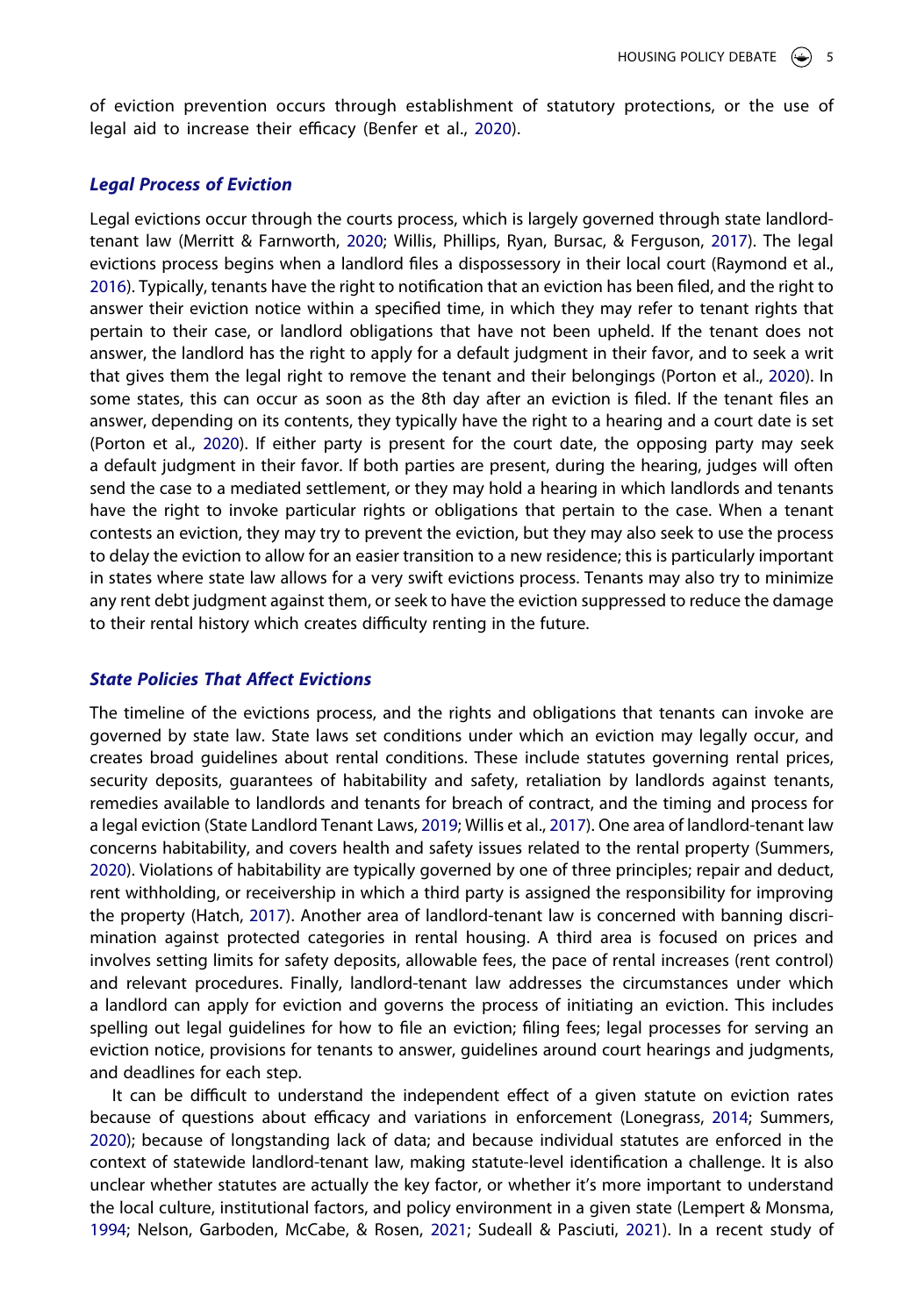#### $6 \quad \Leftrightarrow$  E. L. RAYMOND ET AL.

evictions courts in Georgia, Sudeall and Pasciuti [\(2021\)](#page-17-14) find that local legal culture, not state law, is a key determinant of outcomes. They find that although landlord/plaintiffs are often represented, tenant/defendants almost never have legal counsel. Outside of major cities, evictions courts are often conducted in legal deserts where even the judges do not have formal legal training. Many courts prioritize rent collection over a focus on procedural justice that would entail upholding the rights enumerated and the obligations incurred by each party as they are established in state law (Sudeall & Pasciuti, [2021](#page-17-14)). Similarly, other research documents a complex interaction between state codes, institutional contexts, and the frequency of eviction. In research comparing eviction courts in Maryland, Texas, California and Washington DC, Nelson et al. [\(2021\)](#page-17-13) find that tenant outcomes depend not just on statutes in each jurisdiction, but on institutional factors such as court location, court practices around settlement and mediation, and landlords' strategic response.

In light of these challenges, one approach to analyzing landlord-tenant law has been to develop typologies that characterize the broader policy environment in each state. Hatch [\(2017\)](#page-16-5) uses cluster analysis to analyze 22 landlord-tenant provisions and to group each state into a typology with three categories. The first class is *protectionist* states, which have landlord-tenant law that includes several legal provisions that protect tenants from displacement and uninhabitable conditions. Hatch identifies 13 protectionist states. These states tend to adopt pro-tenant statutes such as rent control, charging interest on security deposits, tenant-friendly policies around handing of maintenance issues, and anti-discrimination policies such as source of income protection and nondiscrimination clauses.

The second category Hatch identifies is *pro-business*. She identifies 17 such states. These states have fewer landlord-tenant statues on the books, and the statutes that exist tend to be pro-landlord policies such as prohibitions on rent control, allowing landlords to charge late fees, and placing the financial burden for repairs on tenants. These states offer few if any statutory protections around maintenance issues.

Finally, Hatch's third category applies to a cluster of *contradictory* states whose landlord-tenant law includes a mixture of pro-landlord policies and statutory protections for tenants (Hatch, [2017](#page-16-5), [2020\)](#page-16-20). Hatch identifies 20 states in this cluster.

<span id="page-6-0"></span>Two articles have associated these typologies with eviction outcomes. State law has been associated with increased renter mobility (Hatch, [2020](#page-16-20)), and with increased inequality in eviction rates (Merritt & Farnworth, [2020](#page-16-17)). Hatch [\(2020\)](#page-16-20) examines the impact of late fees, security deposit return times, utility shut offs, non retaliation statutes, anti discrimination laws, and self-help remedies on renter mobility. She finds that mobility rates are far lower in states with statutes limiting late fees, allowing tenants to make repairs and deduct the costs from rent, and statutes preventing landlord retaliation. Provisions that had less of an effect were those around security deposits, utility shut off, and discrimination.

In a separate study examining the impact of state policy environment on evictions, Merritt and Farnworth ([2020](#page-16-17)) examine how the Hatch ([2017](#page-16-5)) typology of *protectionist, pro-business* and *contradictory* states affect neighborhood level eviction filing rates. The authors find that states with prolandlord statutes, those in the *pro-business* and *contradictory* clusters have the higher average eviction rates, and that in particular, states in the *contradictory* cluster have the highest eviction rates. The authors find that states in the *contradictory* cluster are associated with heightened racial inequality, such that predominantly white neighborhoods in this cluster have a far lower eviction rate than elsewhere, and predominantly Black neighborhoods have far higher eviction rates. States in the *protectionist* cluster have the lowest average eviction rates, and lower spatio-racial inequality in eviction rates. This research suggests that individual statutes protecting tenants may only have a protective effect for higher status tenants; and that either the overall state policy environment, or the absence of landlord protections may be more important for housing stability and housing justice than the presence of individual tenant protections.

In this literature review, we have discussed the significance of social factors in structuring outcomes following disaster, and housing systems as an important social factor. We have described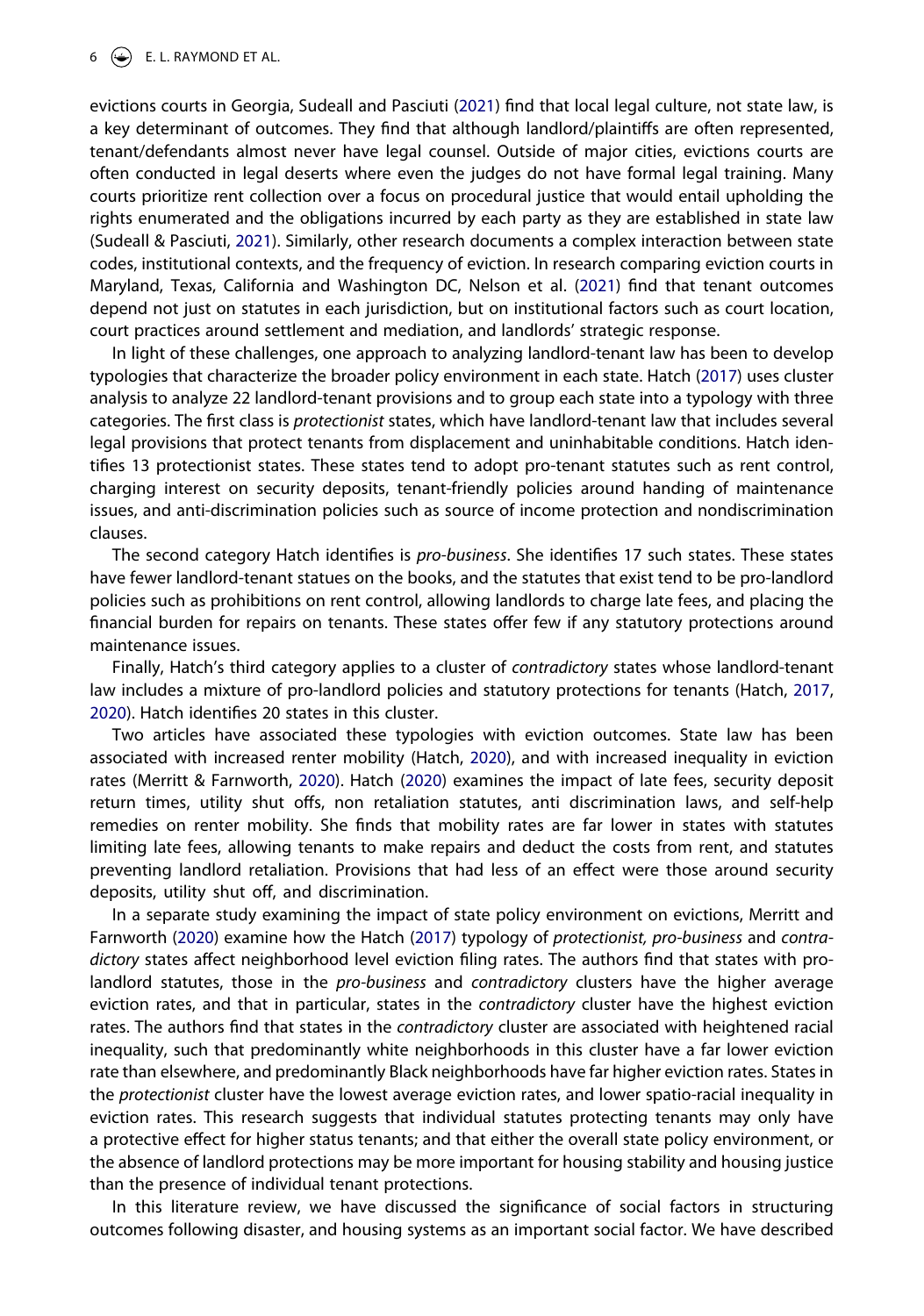the harm that evictions do to households and communities, and discussed the limited existing literature on the relationship between evictions and disasters. We have also described the legal evictions process, and state-level statutory protections as an important component of eviction prevention. We now turn to our key research questions, case selection and research design.

#### **Research Questions and Design**

In this article, we ask two key questions:

- (1) Do extreme weather events lead to rising eviction rates?
- (2) Is landlord-tenant law protective? That is, do eviction rates rise more in places that have more *pro-business, contradictory*, or *protectionist* landlord-tenant legal frameworks?

To answer these questions, we examine the differential impact on evictions in affected and non affected counties before and after flooding events in four states. We select states from each of Hatch's [\(2017\)](#page-16-5) three types: one state with pro-business landlord tenant law (Florida), two states with contradictory landlord-tenant law (Alabama and South Carolina), and one state with protectionist landlord-tenant law (Connecticut). Within each state, we identify block groups in counties that were affected by the flooding and a set of block groups in adjacent counties that were not. We estimate a model for each state to determine the effect of the disaster on eviction. Finally, we compare the size of the effect in each case to determine if the strength or weakness of landlord-tenant law correlates with impact of the disaster on evictions.

#### *Study Area Selection*

<span id="page-7-6"></span>The flooding events were identified from a review of the United States Geological Survey (USGS) and FEMA lists of major flooding events (USGS, [2020\)](#page-17-15). The storms needed to have occurred between 2011 and 2015 because of the limited availability of eviction data. We selected events that were primarily characterized by flooding. After gathering a list of storms, we restricted the list to storms that (a) crossed through metropolitan areas, and (b) crossed through states and counties where eviction data is available. These criteria eliminated all but five disaster events; two of these were eliminated because the storm itself was not comparable with the other three in terms of the individual and housing assistance provided by FEMA. The remaining three selected storms are shown in [Table 1](#page-8-0). The events in Alabama and Florida are the result of a single storm that crossed state lines.

[Table 1](#page-8-0) summarizes the amount of individual and housing assistance aid provided by FEMA by state in each storm. The number of individuals assisted in each storm varies from 2,970 in Connecticut to 28,184 in South Carolina. The per capita amounts of assistance range from \$3,046 in Alabama to \$5,189 in Connecticut; and the amounts directed specifically toward housing assistance vary from \$2,417 to \$4,809. After identifying each case, we selected counties which were affected by the disaster, based on eligibility for FEMA assistance, and adjacent counties which were not affected. Our criteria for inclusion were that the areas must be contiguous; that the affected and unaffected areas both include urban regions; and that the number of block groups for the affected and unaffected areas be higher than 200.

<span id="page-7-4"></span><span id="page-7-1"></span>The Florida storms moved across the Northwest Panhandle of the state and through coastal Alabama from April 28 to May 6, 2014 (FEMA, [2014b\)](#page-16-21). Two rounds of storms contributed to the flooding caused by historic rainfall, with 10-15 inches of rain falling in about 9 hours (NWS, [2014b](#page-17-16)). As many as 30,000 people in the panhandle were without power (Phillip, [2014\)](#page-17-17) and Escambia County, which includes Pensacola, experienced \$21 million in damages (Ninestine, [2014](#page-17-18); USGS, [2014\)](#page-17-19).

<span id="page-7-5"></span><span id="page-7-3"></span><span id="page-7-2"></span><span id="page-7-0"></span>Alabama's impacted counties from the same set of storms were more disperse than Florida's, ranging from coastal areas in the Mobile region, through central and northern Alabama (FEMA, [2014a\)](#page-16-22). The highest rainfall record reported in Alabama was for 11.24 inches (NWS, [2014a](#page-17-20)). Central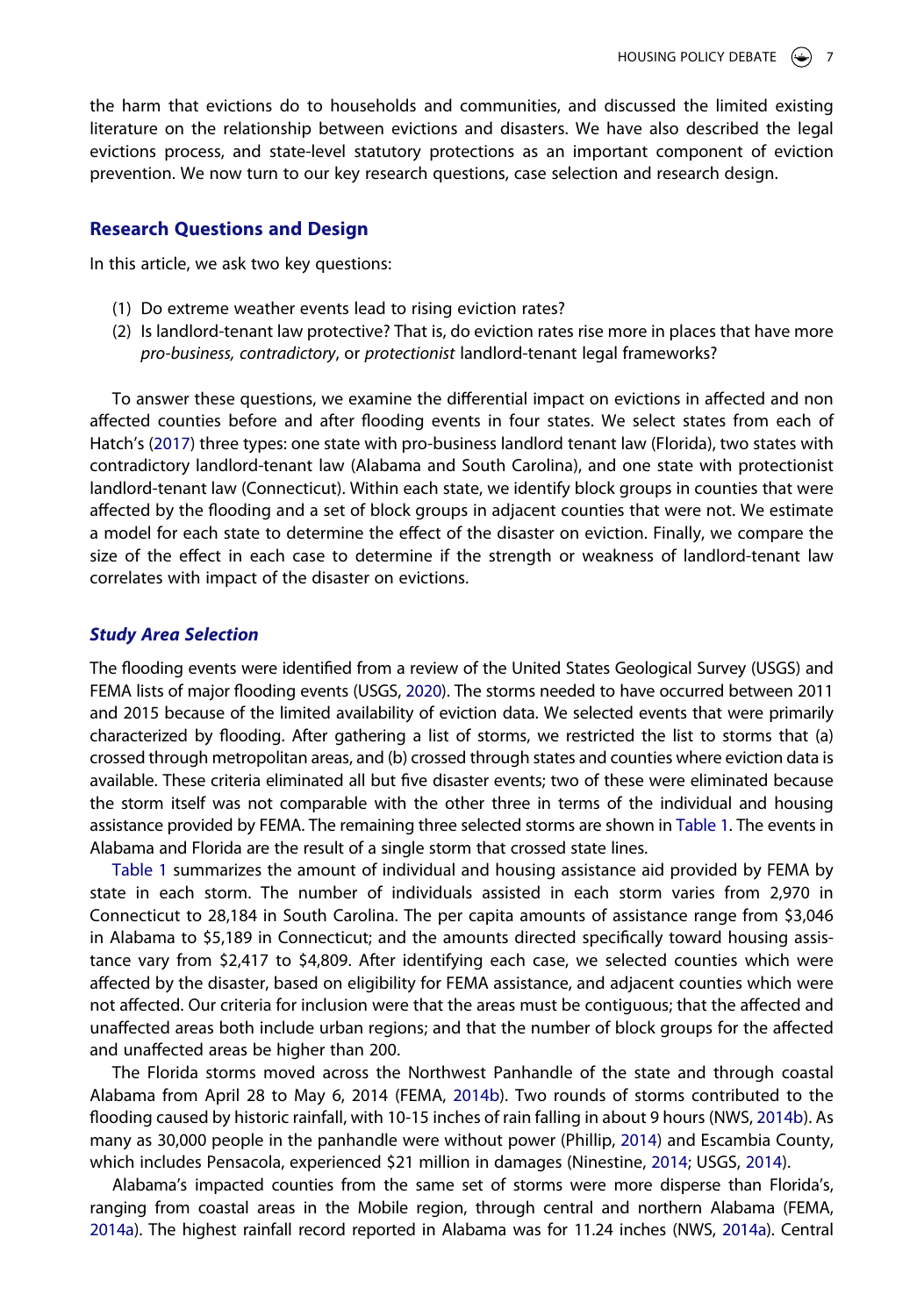<span id="page-8-0"></span>

| Protectionist<br>Contradictory | Connecticut<br>South Carolina | 2,970<br>28,184                                | \$154,11,911<br>\$901,73,586                              | \$142,81,595<br>\$783,09,657                       | \$11,30,316<br>\$118,63,929                             | \$5,189<br>\$3,199                                          | \$4,809<br>\$2,779                                   | November 8 2012<br>October 27, 2012-<br>October 1-October 23,<br>2015 | Hurricane Sandy (DR-<br>4087-CT)<br>Severe storms and flooding<br>(DR-4241-SC) |
|--------------------------------|-------------------------------|------------------------------------------------|-----------------------------------------------------------|----------------------------------------------------|---------------------------------------------------------|-------------------------------------------------------------|------------------------------------------------------|-----------------------------------------------------------------------|--------------------------------------------------------------------------------|
|                                | Alabama                       | 7,391                                          | \$225,11,606                                              | \$178,65,287                                       | \$46,46,320                                             | \$3,046                                                     | \$2,417                                              | April 28, 2014–May 5 2014                                             | Severe storms, tornadoes, straight-line winds,<br>and flooding (DR-4176-AL)    |
| Pro Business                   | Florida                       | 7,107                                          | \$351,70,594                                              | \$290,32,681                                       | \$61,37,913                                             | \$4,949                                                     | \$4,085                                              | April 28, 2014-May 6 2014                                             | Severe storms, tornadoes, straight-line winds,<br>and flooding (DR-4177-FL)    |
|                                |                               | Individual assistance applications<br>approved | Total individual & households<br>program dollars approved | Total housing assistance (HA)-<br>dollars approved | Total other needs assistance (ONA)-<br>dollars approved | Total individual & households<br>program dollars per capita | Total housing assistance (HA)-<br>dollars per capita | Incident Period:                                                      |                                                                                |

Table 1. Storm events used in the analysis. **Table 1.** Storm events used in the analysis.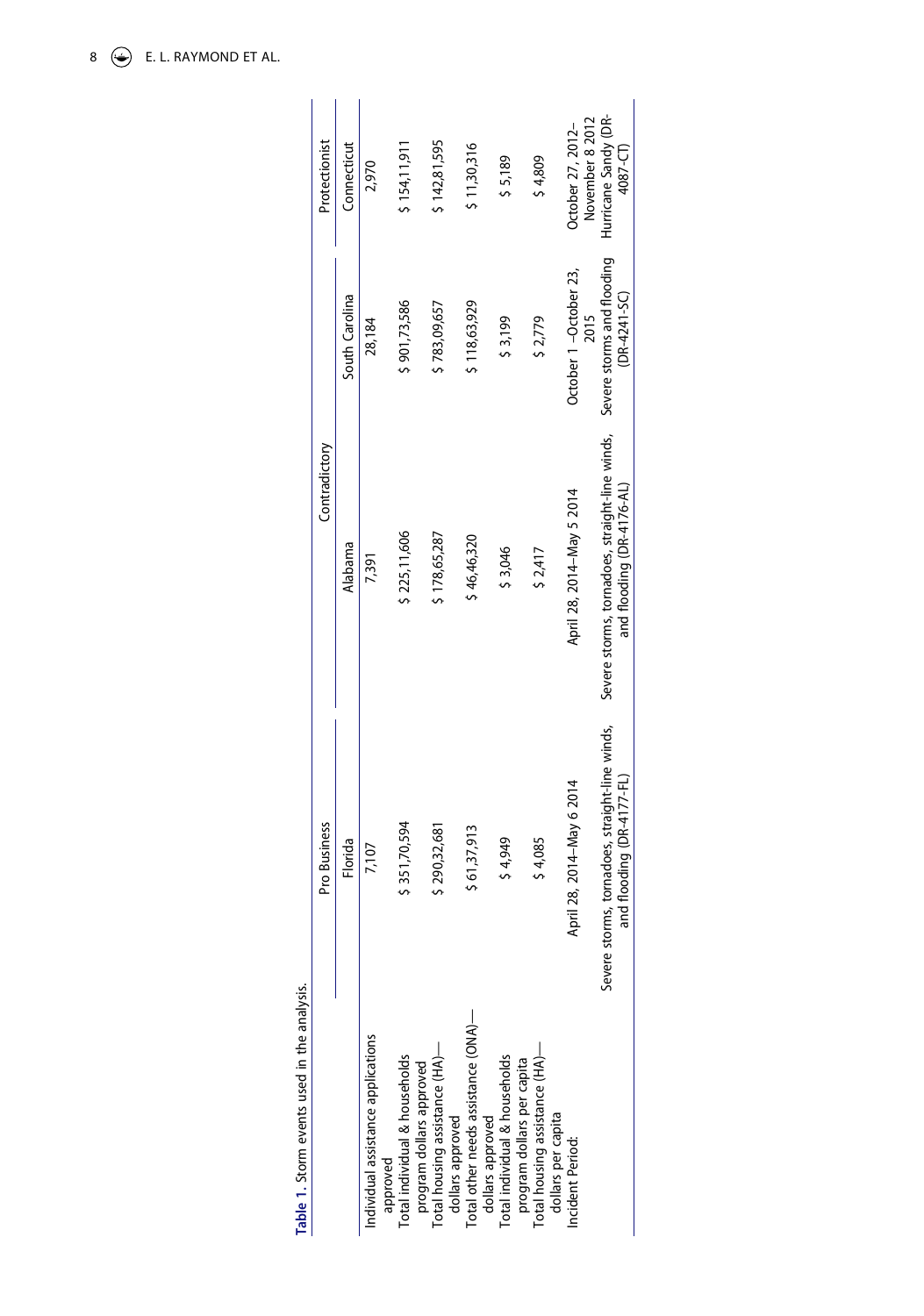Alabama was hit with three elements of flooding: flash floods from the fast accumulation of rainfall, flooding from steady and prolonged rainfall, and flooding from river basins overflowing (FEMA, [2014a\)](#page-16-22).

South Carolina experienced its own storm that led to flooding through most of October 2015, from the 1st to the 23rd (FEMA, [2015](#page-16-23)) This disaster was widespread, with federal disaster declarations occurring in 35 of 46 counties in the state. In most areas, the storm brought 15-20 inches of rainfall, with some local areas experiencing up to 25 inches (NWS, [2015](#page-17-21)). After the initial high rainfall in early October, South Carolinians prepared for a second blow as the floodwaters flowed from inland to the low-lying coastal communities (NASA, [2015](#page-17-22)). The floodwaters spread easily because of 36 dam failures across the state, and ultimately the storm led to \$1.492 billion in damages (NWS, [2015](#page-17-21)).

<span id="page-9-6"></span><span id="page-9-5"></span><span id="page-9-3"></span>Hurricane Sandy was a tropical cyclone that moved from Jamaica through the Northwestern Bahamas and then up the East Coast of the United States until it hit the northeast coast of the United States in late October 2012 (FEMA, [2012\)](#page-16-24). Connecticut was hit particularly hard as the storm turned inland and traveled across the state (NWS, [2012](#page-17-23)). Although not the strongest storm ever to hit this part of the United States, the storm caused severe damage to infrastructure and energy facilities (U.S. DOE, [2012\)](#page-17-24). Rainfall from the storm was not as high as that from some of the other storms mentioned above, but the impact of the hurricane landing at high tide meant the water level in coastal areas was up to 10 feet above normal tides (NWS, [2012\)](#page-17-23). A week after the storm, there were still 10,000 residents without power (CBS, [2012\)](#page-15-6).

## <span id="page-9-4"></span><span id="page-9-0"></span>*Selecting Case and Control Block Groups*

In each state, we first identified the heaviest hit metropolitan areas by reviewing the designations for individual and public assistance in FEMA disaster declarations. Counties that received either form of assistance (or both) were considered affected by the flooding. After identifying the set of affected counties, we identified adjacent counties that were not affected. In a small number of cases, counties could not be used because the county evictions data were not available in the relevant years.

In Alabama, we selected block groups from counties in and around the Mobile and Montgomery metropolitan areas. Mobile, Baldwin, Washington, Bullock, Butler, Covington, Crenshaw, Dale, Geneva, and Houston counties all received FEMA assistance and were considered affected (FEMA, [2014a](#page-16-22)). Barbour, Clarke, Coffee, Conecuh, Escambia, Henry, Lowndes, Monroe, Montgomery, and Pike counties did not. In Florida, we selected the entire panhandle, including Pensacola, Destin, and Panama City. Escambia, Santa Rosa, Okaloosa, Walton, Holmes, Washington, Bay, Jackson, and Calhoun counties were affected. Gulf, Franklin, Liberty, Gadsden, Leon, and Wakulla counties were not (FEMA, [2014b](#page-16-21)). The Florida and Alabama sample area are contiguous and were affected by the same storm.

<span id="page-9-1"></span>In Connecticut, we selected counties in the Hartford-New Haven metropolitan area. New Haven and Fairfield counties were affected, but Hartford was not (FEMA, [2012\)](#page-16-24).

The analysis of South Carolina was more challenging. Hurricane Joaquin affected almost the entire state of South Carolina, but Princeton's Eviction Lab did not have evictions data available for 24% of South Carolina's block groups for the year 2016. This made it difficult to find a metropolitan area that included a mix of affected and non affected counties; furthermore, it was not possible to define an area around just one or two cities that had sufficient number of block groups in non affected counties without including the entire state. We therefore used all counties in the state for which data were available. This gave us 39 of the 46 counties in the state, of which 31 were affected and 8 were not (FEMA, [2015\)](#page-16-23).

<span id="page-9-2"></span>After selecting counties in each state, we excluded any block group where less than 5% of all households were renters. We excluded these block groups because we are primarily interested in understanding the dynamics of places that are likely to have more than zero evictions in a given year, and evictions by definition do not occur in neighborhoods that do not have rental housing. Our results were not sensitive to moving this threshold higher or lower.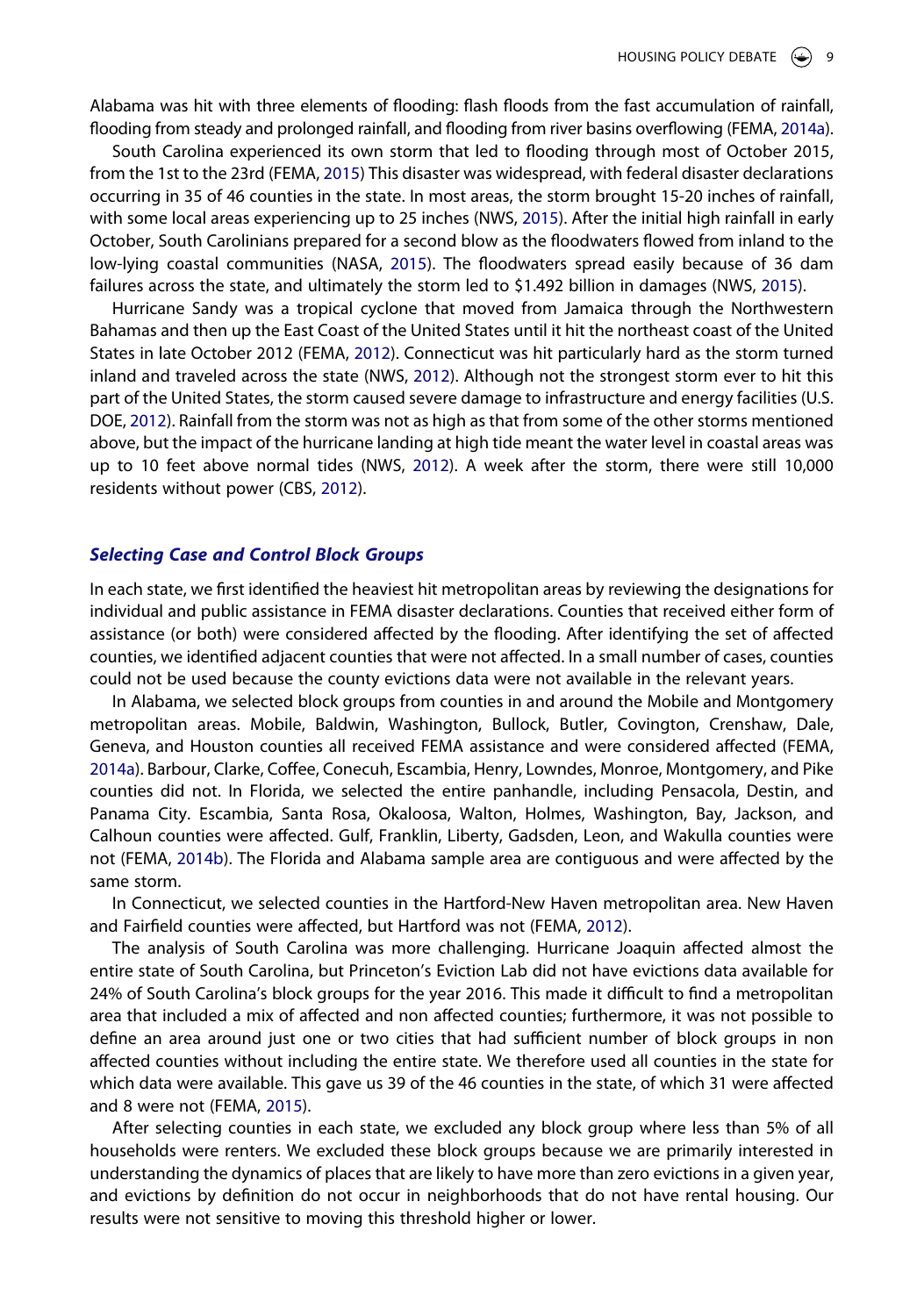#### $\left(\frac{1}{2}\right)$  E. L. RAYMOND ET AL.

<span id="page-10-0"></span>

| Table 2. Number of block groups used in analysis by state and legal status. |  |  |  |  |  |
|-----------------------------------------------------------------------------|--|--|--|--|--|
|-----------------------------------------------------------------------------|--|--|--|--|--|

| Landlord-tenant law classification | State          | Disaster affected area | Non affected area | Total |
|------------------------------------|----------------|------------------------|-------------------|-------|
| Protectionist                      | Connecticut    | 1.036                  | 524               | 1,560 |
| Contradictory                      | South Carolina | 1,912                  | 266               | 2,178 |
|                                    | Alabama        | 572                    | 368               | 940   |
| Pro-Business                       | Florida        | 526                    | 218               | 744   |
|                                    | Total          | 4.046                  | 1.376             | 5,422 |

<span id="page-10-1"></span>**Table 3.** Comparison between treatment and control block groups.

| Landlord-tenant law classification | State          | Measure      | Disaster affected area(%) | Nonaffected area(%) |
|------------------------------------|----------------|--------------|---------------------------|---------------------|
| Protectionist                      | Connecticut    | Poverty rate | 7 %                       | 8 %                 |
|                                    |                | Pct rental   | 33 %                      | 35 %                |
| Contradictory                      | South Carolina | Poverty rate | 16 %                      | 20 %                |
|                                    |                | Pct rental   | 28 %                      | 26 %                |
|                                    | Alabama        | Poverty rate | 18 %                      | 20 %                |
|                                    |                | Pct rental   | 30 %                      | 28 %                |
| Pro-Business                       | Florida        | Poverty rate | 12 %                      | 17 %                |
|                                    |                | Pct rental   | 32 %                      | 38 %                |

[Table 2](#page-10-0) shows the sample size (number of block groups) by state, and by treatment status. [Table 3](#page-10-1) shows the average percentage of rental housing, and the poverty rate for treatment and control groups in each state. Although we primarily rely on a lagged dependent variable to adjust for important differences between affected and non affected areas, we sought to define the spatial extent of cases to include urban areas in both treatment and control groups. Reading [Table 3](#page-10-1) horizontally, one can see that in each state, the treatment and control groups have similar poverty rates and percentages of rental housing, two key predictors of evictions.

#### **Data and Methods**

<span id="page-10-4"></span>For our dependent variable, we use Princeton's Eviction Lab block group level data on eviction judgments for the year prior to and the year after the storm (Desmond et al., [2018b](#page-16-25)). The data include two measures of evictions: eviction filings and eviction judgments. Eviction filings indicate the initiation of a legal eviction proceeding, but these cases often are not completed, and are not always associated with displacement of a tenant. Eviction judgments represent a court order for a tenant to vacate. We use eviction judgments in our model as we are interested in investigating processes of displacement following natural disasters rather than measures of eviction which are not as closely associated with a forced move (Desmond et al., [2018a](#page-16-26)). Using evictions judgments also minimizes (but does not eliminate) serial filings, or repeated eviction filings against the same tenant, which have been found to be an issue in several states, including South Carolina in particular (Porton et al., [2020\)](#page-17-11).

<span id="page-10-3"></span>We match block-group level eviction judgment data with data from the 5-year American Community Survey, capturing demographic, housing, and economic characteristics of places in the year prior to the storm. We then evaluate the impact of the storm on evictions in the year following the storm, using a dummy variable to note whether a block group was in an affected county.

<span id="page-10-2"></span>As evictions data are count data, and we expect the variance exceeds the conditional mean, we employ a negative binomial model (Allison, [2009;](#page-15-7) Wooldridge, [2016\)](#page-17-25). We also include a time-lagged variable measuring evictions in the year prior to the storm. This lagged variable is a commonly used alternative for a difference-in-differences model. This approach controls for unobserved variables affecting the number of evictions in a given neighborhood. Like synthetic controls and matching, the lagged dependent variable approach relies on the key assumption that any correlation between evictions and exposure to the disaster is ignorable, conditional on past outcomes. This assumption is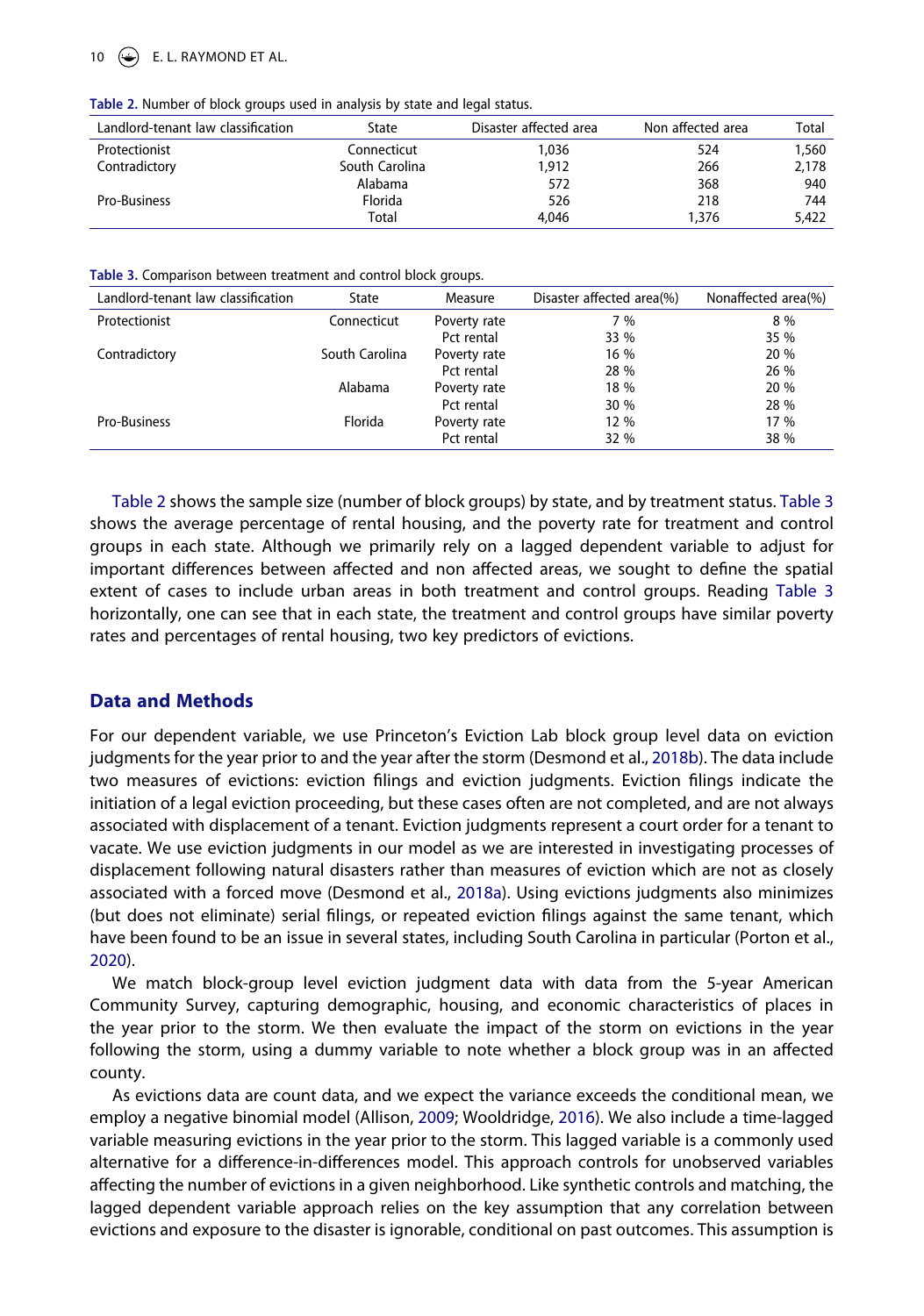<span id="page-11-0"></span>met for our study given that exposure to disaster in a given metropolitan area is random. The impact on communities (e.g., flooding) is correlated with low socioeconomic status and with evictions; not, however, in a way that is likely to change over the course of a single year. Compared with synthetic controls and matching approaches, the lagged dependent variable has been found to be the most efficient and least biased (Ding & Li, [2019\)](#page-16-27). With the inclusion of a lagged variable, we interpret the coefficient for disaster exposure as a measure of the change in evictions over the year prior.

$$
Ln(Y_{i,t}) = \alpha + \beta Y_{i,t-1} + \beta F_i + \beta H_{i,t-1} + \beta E_{i,t-1} + \beta D_{i,t-1} + \epsilon_i
$$

 $Y_t$  = evictions in the year after the storm;

 $Y_{t-1}$  = lagged dependent variable;

 $i =$  index for block group;

 $t =$  index of years where  $t$  is the year of the associated disaster for Block Group i;

 $F = a$  binary variable indicating whether the block group is in a county that qualified for public and/or individual aid from FEMA;

 $H = a$  vector of housing characteristics including the median age of housing, the percent rent burdened, and the percentage of the population renting;

 $E = a$  vector of economic characteristics, including median household income, the percent of households in poverty, and the adult unemployment rate; and

 $D = a$  vector of demographic characteristics, including race and Hispanic ethnicity.

To directly control for confounding factors, we included three sets of control variables that capture socioeconomic characteristics, which have been linked to evictions more generally in the United States. Housing characteristics, or (H), describe the physical and market conditions of the housing stock. We included the median age of housing as a standard control for housing quality, as age of housing is often (but not always) correlated with structures that are in need of repair, that are more prone to damage, and that rent at lower rates. The percentage of rentburdened households measures the local cost of rental housing relative to local income. We included the share of both rent-burdened tenants (those paying 30–50% of household income toward housing costs) and extremely rent-burdened tenants (those paying over 50% of household income toward housing costs). Places with more rent-burdened households generally have more evictions. Finally, we included the percentage of rental households because evictions (as opposed to foreclosures) are only possible with renters.

The second set of control variables capture (E) or the economic status of households in the community independent of the housing market. Each is a measure of economic distress, which has been shown to be a key proximate cause of evictions. We include the unemployment rate for those 16 and older, the share of households in poverty (as defined by the U.S. Census Bureau), and the median household income.

<span id="page-11-1"></span>The third set of control variables measure (D), the share of households whose demographic characteristics make them more likely to face evictions. Non-White and Hispanic tenants face housing discrimination which leads to higher eviction rates, and under segregation, can experience increased predatory landlord practices in predominantly non-White neighborhoods (Immergluck, Ernsthausen, Earl, and Powell [\(2020](#page-16-28)). These tenants also face discrimination in lending which can make it more difficult for them to access credit in an emergency. Our model includes a measure of the share of non-White and Hispanic individuals in the population. This metric is included to absorb some of the fluctuation in eviction rates following disasters because of racial and ethnic discrimination in the evictions process. Arguably, an equally valid approach would be to omit these variables and include the impact of housing discrimination in the primary variable of interest.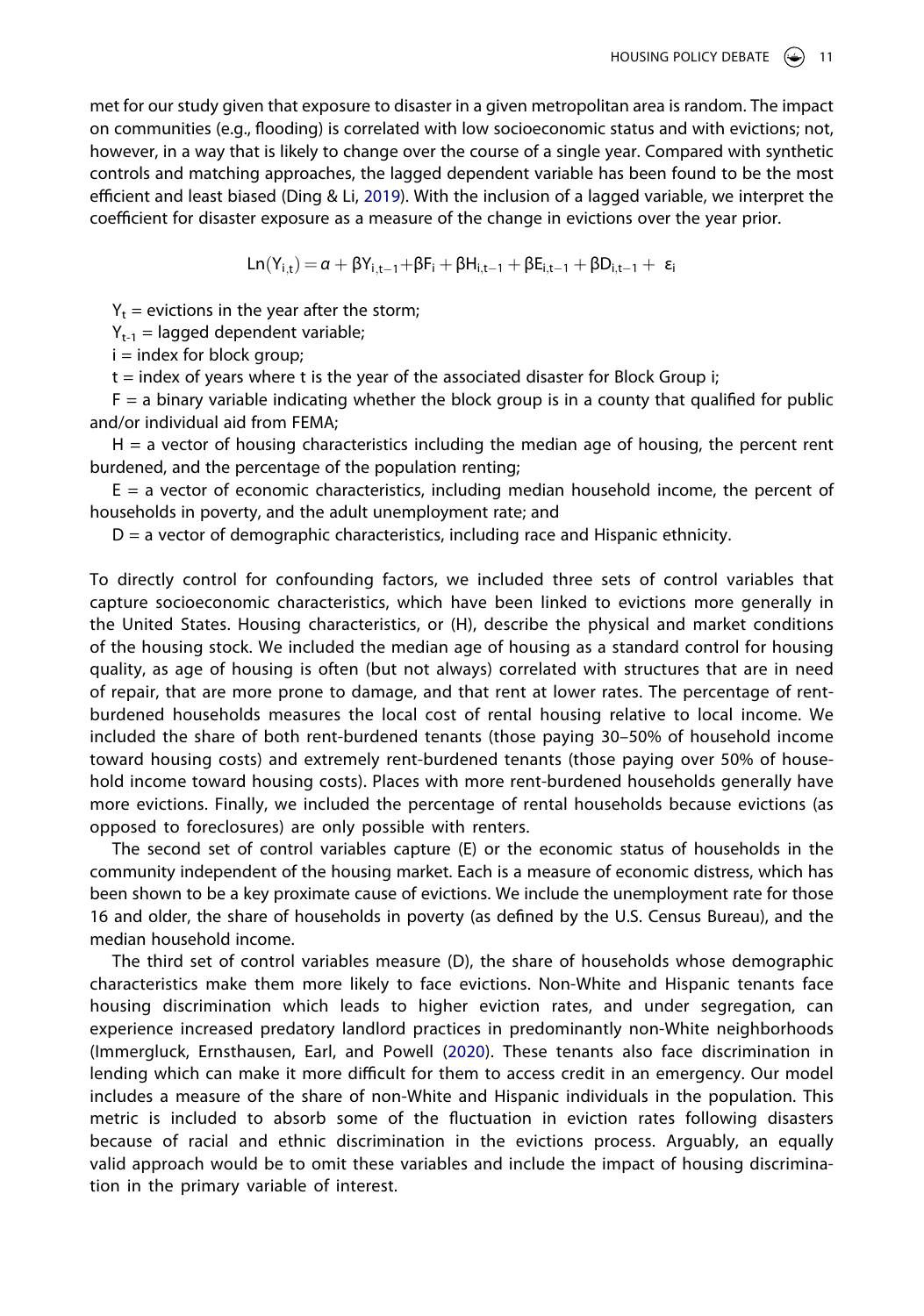# 12  $\left(\rightarrow\right)$  E. L. RAYMOND ET AL.

#### <span id="page-12-0"></span>**Table 4.** Summary statistics.

| Variable                                 | Obs   | Mean  | Std. Dev. | Min      | Max   |
|------------------------------------------|-------|-------|-----------|----------|-------|
| Annual evictions after storm             | 5,422 | 11    | 20        | $\Omega$ | 397   |
| Annual evictions before storm            | 5,422 |       | 12        | 0        | 191   |
| Treat                                    | 5,422 |       | 0         | 0        |       |
| Population (thousands)                   | 5,422 | 1.47  | 0.85      | 0.04     | 11.37 |
| Pct. non-White                           | 5,422 | 34%   | 28%       | 0%       | 100%  |
| Pct. Hispanic                            | 5,422 | 8%    | 14%       | 0%       | 92%   |
| Pct. of households in poverty            | 5,422 | 18%   | 14%       | 0%       | 100%  |
| Median household income (thousands)      | 5,422 | \$51  | \$30      | \$4      | \$250 |
| Unemployment rate for those 16 and older | 5,422 | 11%   | 9%        | 0%       | 61%   |
| Median age of housing (years)            | 5,422 | 39.67 | 9.04      | 9.50     | 80.20 |
| Pct. of households renting               | 5,422 | 36%   | 24%       | 5%       | 100%  |
| Pct. rent burdened 30-50%                | 5,422 | 46%   | 24%       | 0%       | 100%  |
| Pct. rent burdened 50% or higher         | 5,422 | 24%   | 20%       | $0\%$    | 100%  |

*Note*. Obs = Observations; Std. Dev. = standard deviation; Min = miniumum; Max = maximum; Pct = percentage.

Summary statistics for all variables are displayed in [Table 4](#page-12-0). The average population of a block group is 1,469. The average number of evictions is 7 prior to the storm and 11 afterward. As mentioned above, we discard any block group that has fewer than 5% of households renting.

# **Results**

We estimate a negative binomial model on block group data for each state in our four cases. The results of each model, with coefficients and standard errors in parentheses, are displayed in [Table 5](#page-12-1). The results confirm the initial hypothesis that evictions will rise following a major flooding event in states that do not have strong tenant protections. In [Table 5](#page-12-1), we see that being in a county with

| Variable                                 | Florida  | Alabama  | South Carolina | Connecticut |
|------------------------------------------|----------|----------|----------------|-------------|
| Evictions lagged variable                | 0.076    | 0.060    | 0.034          | 0.058       |
|                                          | (0.011)  | (0.016)  | (0.004)        | (0.005)     |
| Disaster-designated county               | 0.285    | 0.351    | 0.145          | 0.013       |
|                                          | (0.12)   | (0.069)  | (0.072)        | (0.045)     |
| Population                               | 0.174    | 0.322    | 0.294          | 0.156       |
|                                          | (0.057)  | (0.064)  | (0.03)         | (0.04)      |
| Pct. non-White                           | 0.596    | 0.617    | 0.481          | 0.493       |
|                                          | (0.192)  | (0.132)  | (0.1)          | (0.108)     |
| Pct. Hispanic                            | 0.215    | 0.301    | $-0.228$       | 0.189       |
|                                          | (0.606)  | (0.639)  | (0.362)        | (0.124)     |
| Pct of households in poverty             | $-0.392$ | $-0.646$ | $-0.767$       | $-0.991$    |
|                                          | (0.451)  | (0.414)  | (0.252)        | (0.211)     |
| Median household income                  | $-0.006$ | 0.003    | $-0.007$       | $-0.011$    |
|                                          | (0.005)  | (0.003)  | (0.002)        | (0.001)     |
| Unemployment rate for those 16 and older | $-0.502$ | $-0.994$ | 1.107          | 0.346       |
|                                          | (0.443)  | (0.47)   | (0.244)        | (0.272)     |
| Median age of housing                    | 0.000    | $-0.010$ | $-0.009$       | $-0.011$    |
|                                          | (0.005)  | (0.005)  | (0.003)        | (0.003)     |
| Pct. of households renting               | 1.142    | 1.843    | 1.199          | 0.808       |
|                                          | (0.313)  | (0.347)  | (0.156)        | (0.131)     |
| Pct. rent burdened 30%-50%               | 0.191    | 0.514    | 0.079          | 0.009       |
|                                          | (0.185)  | (0.185)  | (0.112)        | (0.128)     |
| Pct. rent burdened 50% or higher         | 0.141    | 0.219    | 0.255          | 0.102       |
|                                          | (0.252)  | (0.217)  | (0.136)        | (0.142)     |
| Constant                                 | 0.027    | $-0.482$ | 1.741          | 1.406       |
|                                          | (0.482)  | (0.356)  | (0.218)        | (0.206)     |
| N                                        | 744      | 940      | 2,178          | 1,560       |
| Pseudo $R^2$                             | 0.123    | 0.174    | 0.088          | 0.161       |

<span id="page-12-1"></span>**Table 5.** Estimated models of evictions following disasters in four states.

*Note*. Obs = Observations; Std. Dev. = standard deviation; Min = miniumum; Max = maximum; Pct = percentage.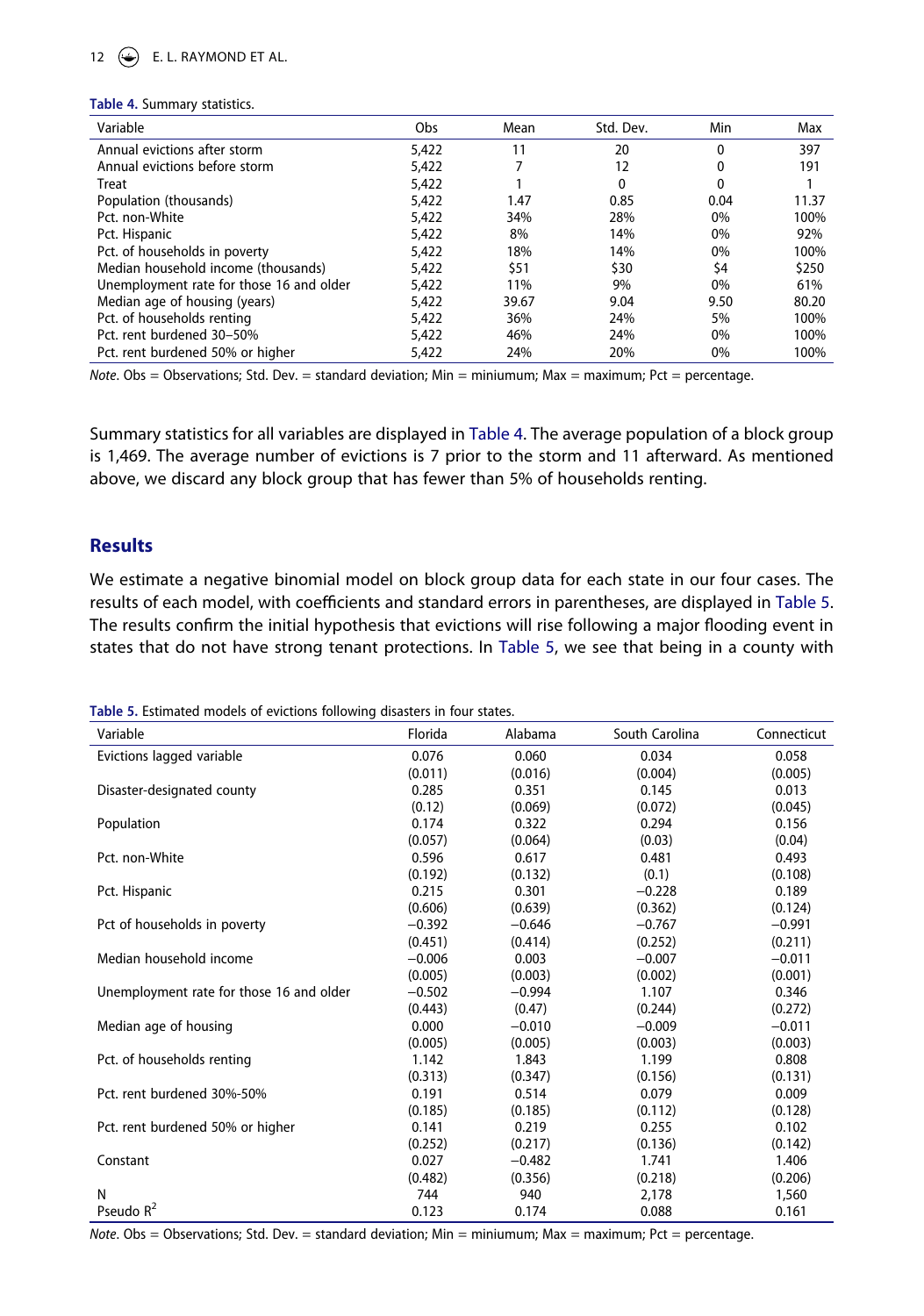a declared state of emergency warranting public or individual aid is strongly predictive of rising evictions in states that have *pro-business* or *contradictory* landlord-tenant law; however, in Connecticut, the state with a *protectionist* policy environment, we do not see a significant rise in evictions following an extreme flooding event.

Because the model includes a lagged variable for the number of evictions preceding the storm, we would not place too much emphasis on the estimates obtained for the control variables.

<span id="page-13-0"></span>

| Table 6. Changes in the evictions in disaster-affected areas relative to unaffected<br>adjacent areas. |          |                |             |  |  |  |  |
|--------------------------------------------------------------------------------------------------------|----------|----------------|-------------|--|--|--|--|
| Incidence Rate Ratio: EXP(B)                                                                           |          |                |             |  |  |  |  |
| Pro-business<br>Contradictory<br>Protectionist                                                         |          |                |             |  |  |  |  |
| Florida                                                                                                | Alabama  | South Carolina | Connecticut |  |  |  |  |
| 1.329*                                                                                                 | $142***$ | $1.156*$       | 1.013       |  |  |  |  |
|                                                                                                        |          |                |             |  |  |  |  |

*Note*. \* p < .05; \*\* p < .01; \*\*\* p < .001.

[Table 6](#page-13-0) displays the exponentiated coefficients, or incident rate ratio (IRR), for the variable of interest, the dummy variable indicating whether a county was disaster-affected. Coefficients that are significant are starred. Florida is the state with strong protections for landlords and fewer protections for tenants in this study. The IRR shows that in block groups that had storm damage, the rate of evictions rose 33% higher than that in nearby areas with no officially declared storm damage. Alabama and South Carolina have strong landlord protections alongside tenant protections. In Alabama, evictions in disaster-affected areas rose 42% higher than adjacent, unaffected counties. In South Carolina, evictions rose by 16% following the storm relative to other areas.

By contrast, in Connecticut, a protectionist state with strong tenant protections and few or no landlord protections, the IRR was not significantly different from 1.

Our cases in Florida and Alabama are the result of the same storm; the timeframe is identical and the sampled counties in the two states are adjacent. For this reason, we also estimated a pooled model that included an interaction term between the state and the treatment. Although the results confirmed that evictions increased more in affected counties following the disaster, we did not find that the state boundary was a significant factor affecting the rate of increase in evictions.

# **Discussion and Conclusion**

This research shows that evictions rise sharply after a disaster in places that have more landlord-friendly laws, regardless of whether tenant protections are also in place. In Alabama, South Carolina and Florida, evictions rose sharply in disaster-affected areas compared with nearby, unaffected areas. Conversely, Connecticut did not have an increase in evictions following Hurricane Sandy. This finding suggests that a pro-landlord policy environment leads to higher eviction rates, and that individual statutes offering tenant protections present in South Carolina and Alabama are not sufficient to outweigh other factors including pro-landlord policies.

Our findings are in line with other research into the importance of legal culture, or state-wide policy environments on eviction outcomes. Sudeall and Pasciuti [\(2021\)](#page-17-14) conduct qualitative research into evictions courts in a pro-business state, and find that courts processes are not organised around upholding the rights of tenants or the obligations of landlords, but instead function more like an institution for rent collection. In this environment, tenants' legal rights do not secure better outcomes. Merritt and Farnworth [\(2020\)](#page-16-17) conducted a cross-sectional analysis of eviction rates in different states using Hatch's [\(2017\)](#page-16-5) typology. They found that pro-business and contradictory states have the highest overall eviction rates, and that contradictory states have very high racial inequality. In contradictory states, White neighborhoods have lower eviction rates, and Black neighborhoods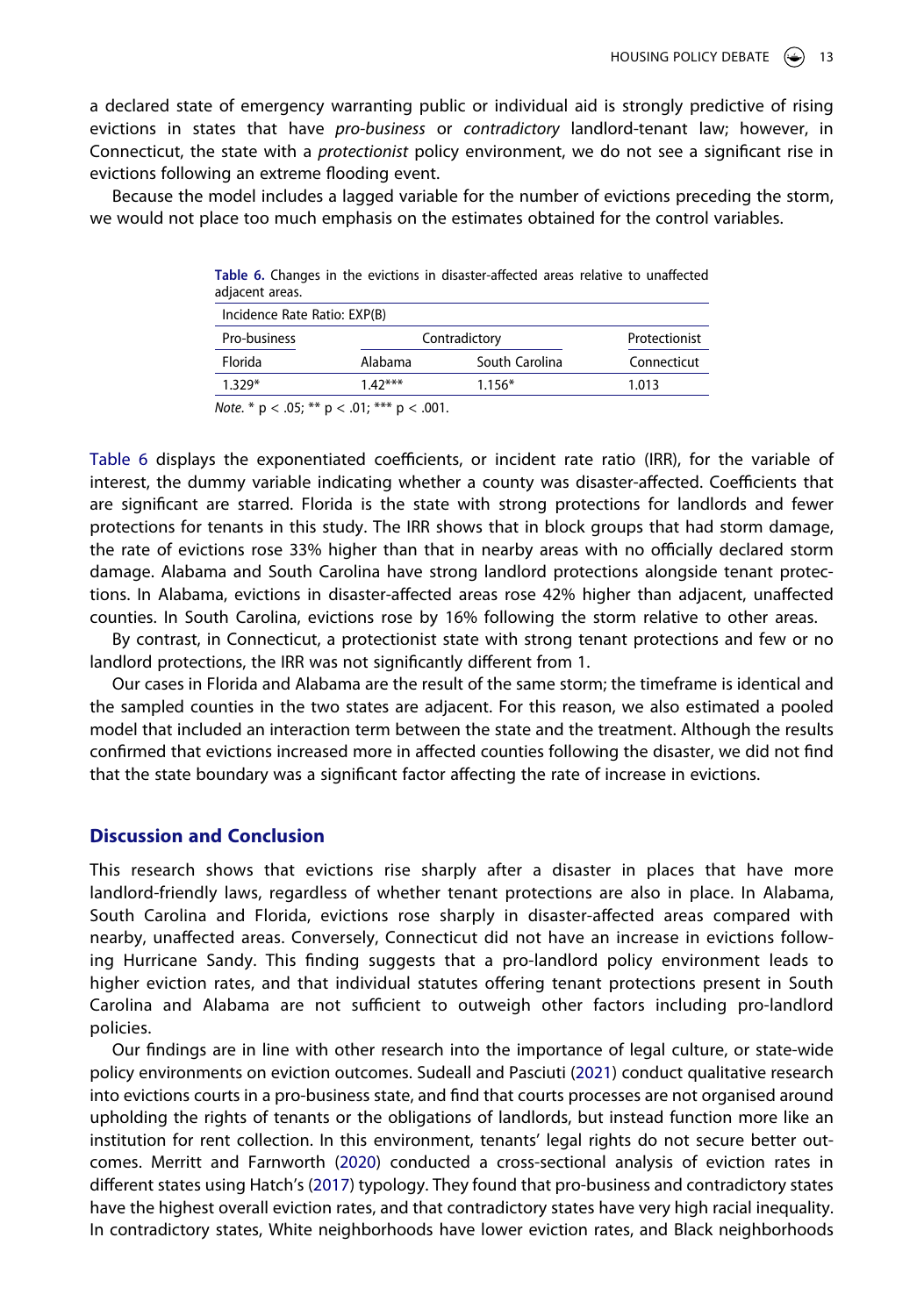have higher eviction rates than in pro-business states. One inference from these results is that where tenant protections exist, they are not evenly applied across all jurisdictions. State-wide policy environments as well as individual statutory protections may be important for understanding and preventing evictions (Merritt & Farnworth, [2020\)](#page-16-17). Our findings confirm these results, suggesting that the tenant statutory protections in South Carolina and Alabama do not confer a protective effect during the disaster recovery period.

The question of whether individual statutes reduce evictions; or become more powerful in the presence of tenant legal assistance remains an important avenue of research. The exercise of tenants' legal rights during an evictions process can provide important benefits to tenants, particularly during disaster recovery. These benefits include: preventing an eviction; reducing or eliminating rent debt; creating legal and financial obligations for landlords to repair dilapidated structures; slowing the evictions process to allow tenants to avoid loss of property and arrange for a smooth transition to a new residence; and suppressing eviction records to avoid damage to tenant rental histories that may reduce a tenant's ability to rent in the future, or cause them to lose their Housing Choice Voucher. All of these benefits rely on the existence of specific statutes.

The research design for this study is not structured to estimate the specific impact of individual state statutes on post disaster evictions. Nonetheless, we can draw some inferences from the differences in the landlord-tenant law between our four cases. In Florida, unlike the other three states, the landlord has no obligation to make repairs, or maintain appliances. In Connecticut, unlike the other three cases, the landlord has curtailed rights to retain the security deposit in the case of a dispute, and if they do not document any reductions and abide by rules guiding interest and timing, are liable for twice the original amount. Additionally, in Connecticut, the tenant can withhold rent, or make repairs and deduct the cost from the rent. These important tenant protections are not present in any other state (State Landlord Tenant Laws, [2019](#page-17-12)). The literature suggests that tenant's right to repair and deduct may be particularly important. Statutes allowing tenants to make repairs and deduct the costs from rent are associated with significantly lower tenant mobility (Hatch, [2020](#page-16-20)). Additionally, advocacy reports also suggest that improving landlord-tenant negotiation around damage to structures is a key area needing improvement (Binkovitz, [2018](#page-15-5)).

The literature suggests many potential mechanisms for eviction following a storm: physical damage, increases in rent, lost income because of localized or widespread economic disruption, and the logistics of temporary displacement. Our study does not differentiate these different possible causes, in part because we identify storm damage using county-level FEMA disaster declarations which imprecisely define the storm-affected area. Potential future studies could employ hierarchical models that allow for impacts at different scales, comparing block groups in flooded areas with adjacent block groups in non flooded (but still affected) areas. This approach could differentiate between the impact of physical damage from more spatially diffuse effects like rental prices and disruption to employment. To the extent that there are unaffected areas included in county-level declarations used in this research, and storm impact and housing market disruptions in counties without declarations, we expect that our model estimates are conservative, and may be understated. Research that uses a more fine-grained spatial definition of damage, such as the approach used by Kaminski [\(2019\)](#page-16-14), could provide fuller estimates of the impact of storm damage.

Other avenues for research include investigating whether evictions after disasters lead to displacement from an area, or within the region. Evictions are often associated with chain displacement: sequential forced moves within a particular neighborhood or between distressed areas in a given region (Sims & Iverson, [2019\)](#page-17-1). This sort of housing instability is separate from displacement from a region that is often the focus of disaster and displacement studies. Further research is needed to understand whether evictions are an important pathway of displacement of socially vulnerable residents from an entire area.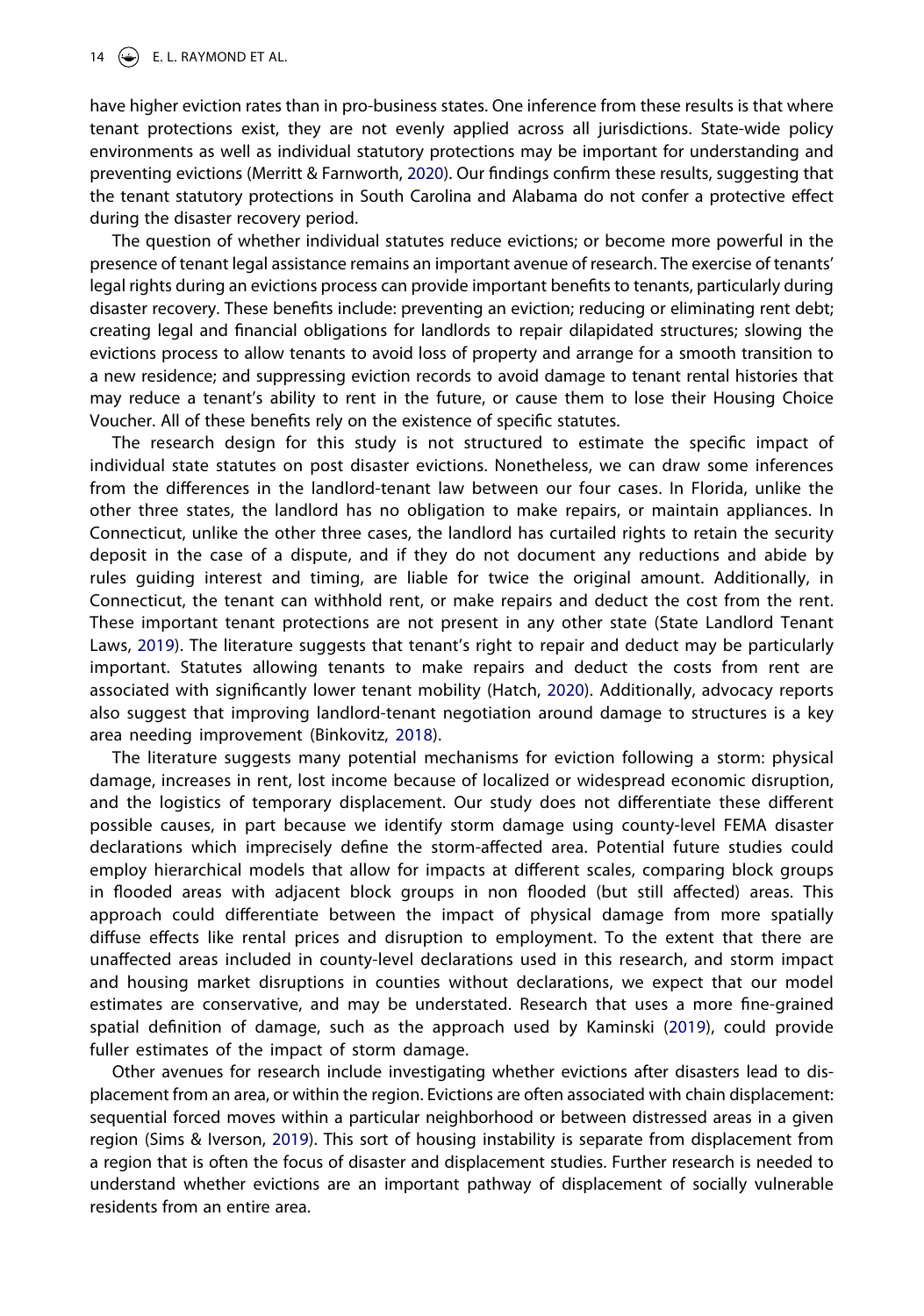<span id="page-15-8"></span>In addition to continued investigation into the way evictions factor into post disaster timeframe, we recommend exploration of long-term eviction prevention. It is not unusual for the U.S. Department of Housing and Urban Development and other entities to extend evictions and foreclosure moratoria in the immediate period following a disaster, but, as in other arenas of post disaster housing policy, these short-term moratoria leave a gap between the immediate response and the longer term recovery period (Levine, Esnard, & Sapat, [2007](#page-16-29); Sapat & Esnard, [2016](#page-17-26)). If evictions remain at higher levels for at least a year following disasters, we recommend evictions moratoria paired with tenant rental assistance to avoid a rent cliff and extensive rent debt at the end of the moratoria; and expanded long-term legal assistance for tenants in the extended period following a disaster. Further research is needed to understand how to structure evictions moratoria to be effective in different policy environments. The COVID19 pandemic of 2020 has led to widespread experimentation with eviction prevention at federal, state, and local levels. Substantial research has begun to advance our understanding of how to prevent evictions during a crisis (Benfer et al., [2020\)](#page-15-2). We hope this article contributes to the understanding of how evictions are related to the disaster recovery process, and furthers the state of research on this important topic.

## **Acknowledgments**

We appreciate Megan Conville's research assistance in preparing this manuscript, as well as helpful suggestions from Dr. Ann Margaret Esnard, Dr. Dan Immergluck, Dr. Chris Wyczalkowski and other attendees of the Andrew Young School brownbag luncheon at Georgia State University.

## **Disclosure Statement**

No potential conflict of interest was reported by the author(s).

# **Notes on Contributors**

*E. L. Raymond* is a faculty member in the School of City and Regional Planning at Georgia Institute of Technology. Her research interests include displacement and dispossession through housing systems, and the financialization of housing and property in land.

*T. Green* is a faculty member in the Department of City Planning and Real Estate Development at Clemson University.

*M. Kaminski* is a City Planner for Charlotte, NC.

# **ORCID**

E. L. Raymond http://orcid.org/0000-0002-9459-561X

# **References**

<span id="page-15-7"></span>Allison, P. D. [\(2009](#page-10-2)). *Fixed effects regression models* (Vol. 160). Thousand Oaks, CA: SAGE publications.

<span id="page-15-2"></span>Benfer, E. A., Greene, S. J., & Hagan, M. ([2020](#page-2-0)). Approaches to eviction prevention. *Available at SSRN 3662736*.

- <span id="page-15-5"></span>Binkovitz, L. [\(2018](#page-4-0)). *Evictions before and after Harvey*. Retrieved from [https://kinder.rice.edu/urbanedge/2018/08/23/](https://kinder.rice.edu/urbanedge/2018/08/23/evictions-and-after-harvey) [evictions-and-after-harvey](https://kinder.rice.edu/urbanedge/2018/08/23/evictions-and-after-harvey)
- <span id="page-15-0"></span>Black, R., Arnell, N. W., Adger, W. N., Thomas, D., & Geddes, A. ([2013](#page-1-2)). Migration, immobility and displacement outcomes following extreme events. *Environmental Science & Policy*, *27*, S32–S43.
- <span id="page-15-6"></span>CBS. [\(2012\)](#page-9-0). A state by state look at the superstorm's effects. *CBS News*. Retrieved from [https://www.cbsnews.com/news/](https://www.cbsnews.com/news/a-state-by-state-look-at-superstorms-effects/) [a-state-by-state-look-at-superstorms-effects/](https://www.cbsnews.com/news/a-state-by-state-look-at-superstorms-effects/)

<span id="page-15-4"></span>CJP. [\(2019](#page-3-0)). *Hurricane Dorian*. Retrieved from <http://communityjusticeproject.com/dorian>

<span id="page-15-1"></span>Collinson, R., & Reed, D. ([2018\)](#page-2-1). The effects of evictions on low-income households (pp. 1–82). *Unpublished Manuscript*. [Google Scholar].

<span id="page-15-3"></span>Comerio, M. C. ([1997](#page-2-2)). Housing issues after disasters. *Journal of Contingencies and Crisis Management*, *5*(3), 166–178.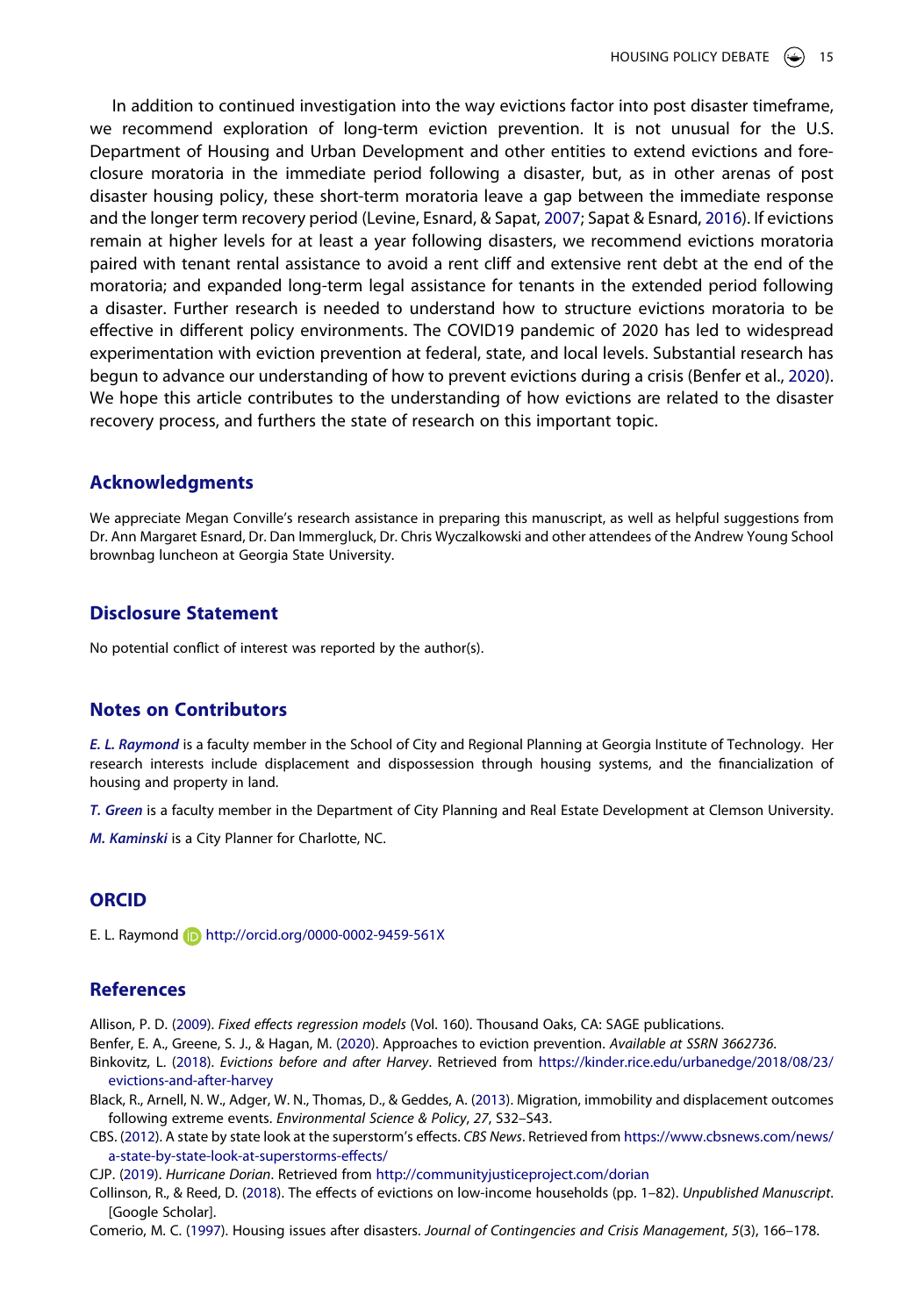- <span id="page-16-10"></span>Cutter, S. L., Boruff, B. J., & Shirley, W. L. ([2003](#page-3-1)). Social vulnerability to environmental hazards. *Social Science Quarterly*, *84*  (2), 242–261.
- <span id="page-16-3"></span>Desmond, M. [\(2016](#page-2-3)). *Evicted: Poverty and profit in the American city*. New York, NY: Broadway books.
- <span id="page-16-26"></span>Desmond, M., Gromis, A., Edmonds, L., Hendrickson, J., Krywokulski, K., Leung, L., & Porton, A. [\(2018a\)](#page-10-3). *Eviction lab methodology report*. Retrieved from Princeton, NJ [www.evictionlab.org/methods](http://www.evictionlab.org/methods)
- <span id="page-16-25"></span>Desmond, M., Gromis, A., Edmonds, L., Hendrickson, J., Krywokulski, K., Leung, L., & Porton, A. ([2018b\)](#page-10-4). *Eviction lab national database*. Retrieved from [www.evictionlab.org](http://www.evictionlab.org)
- <span id="page-16-2"></span>Desmond, M., & Shollenberger, T. [\(2015\)](#page-2-1). Forced displacement from rental housing: Prevalence and neighborhood consequences. *Demography*, *52*(5), 1751–1772.
- <span id="page-16-27"></span>Ding, P., & Li, F. [\(2019](#page-11-0)). A bracketing relationship between difference-in-differences and lagged-dependent-variable adjustment. *Political Analysis*, *27*(4), 605–615.
- <span id="page-16-8"></span>Elliott, J. R. ([2015](#page-3-2)). Natural hazards and residential mobility: General patterns and racially unequal outcomes in the United States. *Social Forces*, *93*(4), 1723–1747.
- <span id="page-16-6"></span>Elliott, J. R., & Pais, J. ([2006](#page-3-3)). Race, class, and Hurricane Katrina: Social differences in human responses to disaster. *Social Science Research*, *35*(2), 295–321.
- <span id="page-16-0"></span>Elliott, J. R., & Pais, J. ([2010](#page-1-2)). When nature pushes back: Environmental impact and the spatial redistribution of socially vulnerable populations. *Social Science Quarterly*, *91*(5), 1187–1202.
- <span id="page-16-1"></span>Esnard, A.-M., & Sapat, A. [\(2014](#page-1-3)). *Displaced by disaster: Recovery and resilience in a globalizing world*. New York, NY: Routledge.
- <span id="page-16-24"></span>FEMA. [\(2012\)](#page-9-1). *Connecticut Hurricane Sandy (DR-4087-CT)* (DR-4087-CT). Retrieved from [https://www.fema.gov/disaster/](https://www.fema.gov/disaster/4087) [4087](https://www.fema.gov/disaster/4087) .
- <span id="page-16-22"></span>FEMA. ([2014a\)](#page-7-0). *Alabama Severe Storms, Tornadoes, Straight-line Winds, and flooding (DR-4176-AL)*. (DR-4176-AL). Retrieved from <https://www.fema.gov/disaster/4176> .
- <span id="page-16-21"></span>FEMA. [\(2014b](#page-7-1)). *Florida Severe Storms, Tornadoes, Straight-line Winds, and flooding (DR-4177-FL)*. (DR-4177-FL). Retrieved from <https://www.fema.gov/disaster/4177>
- <span id="page-16-23"></span>FEMA. [\(2015\)](#page-9-2). *South Carolina Severe Storms and flooding (DR-4241-SC)*. (DR-4241-SC). Retrieved from [https://www.fema.](https://www.fema.gov/disaster/4241) [gov/disaster/4241](https://www.fema.gov/disaster/4241) .
- <span id="page-16-12"></span>Finger, D. [\(2015\)](#page-3-4). Post-disaster housing through the lens of litigation: The Katrina housing justice docket. *Loyola of Los Angeles Law Review*, *61*, 591.
- <span id="page-16-4"></span>Garboden, P., & Rosen, E. ([2019](#page-2-3)). The threat of eviction: How landlords shape a contingent tenure. *City & Community*, *18*  (2), 638–661. doi:[10.1111/cico.12387](https://doi.org/10.1111/cico.12387)
- <span id="page-16-13"></span>GLA. [\(2016\)](#page-3-0). *After a disaster landlord tenant questions*. Retrieved from [https://www.georgialegalaid.org/resource/after](https://www.georgialegalaid.org/resource/after-a-disaster-landlord-tenant-questions)[a-disaster-landlord-tenant-questions](https://www.georgialegalaid.org/resource/after-a-disaster-landlord-tenant-questions)
- <span id="page-16-5"></span>Hatch, M. E. ([2017](#page-2-4)). Statutory protection for renters: Classification of state landlord–tenant policy approaches. *Housing Policy Debate*, *27*(1), 98–119.
- <span id="page-16-20"></span>Hatch, M. E. ([2020](#page-6-0)). Voluntary, forced, and induced renter mobility: The influence of state policies. *Journal of Housing Economics*, *49*, 101689.
- <span id="page-16-28"></span>Immergluck, D., Ernsthausen, J., Earl, S., & Powell, A. [\(2020\)](#page-11-1). Evictions, large owners, and serial filings: Findings from Atlanta. *Housing Studies*, *35*(5), 903–924.
- <span id="page-16-14"></span>Kaminski, M. [\(2019](#page-4-1)). *Housing insecurity in South Carolina* (Publication No.) [Unpublished Master's thesis]. Clemson University.
- <span id="page-16-11"></span>Kusenbach, M., Simms, J. L., & Tobin, G. A. ([2010](#page-3-5)). Disaster vulnerability and evacuation readiness: Coastal mobile home residents in Florida. *Natural Hazards*, *52*(1), 79.
- <span id="page-16-7"></span>Lee, J. Y., & Van Zandt, S. ([2019](#page-3-6)). Housing tenure and social vulnerability to disasters: A review of the evidence. *Journal of Planning Literature*, *34*(2), 156–170.
- <span id="page-16-19"></span>Lempert, R., & Monsma, K. [\(1994\)](#page-5-0). Cultural differences and discrimination: Samoans before a public housing eviction board. *American Sociological Review*, *59*(6), 890–910.
- <span id="page-16-29"></span>Levine, J. N., Esnard, A.-M., & Sapat, A. ([2007\)](#page-15-8). Population displacement and housing dilemmas due to catastrophic disasters. *Journal of Planning Literature*, *22*(1), 3–15.
- <span id="page-16-18"></span>Lonegrass, M. T. ([2014](#page-5-1)). Eliminating landlord retaliation in England and Wales-Lessons from the United States. *Louisiana Law Review*, *75*, 1071.
- <span id="page-16-16"></span>McClure, K., Schwartz, A. F., & Taghavi, L. B. [\(2015\)](#page-4-2). Housing choice voucher location patterns a decade later. *Housing Policy Debate*, *25*(2), 215–233.
- <span id="page-16-9"></span>McIntosh, J. [\(2013\)](#page-3-7). The implications of post disaster recovery for affordable housing. In *Approaches to disaster management-examining the implications of hazards, emergencies and disasters*. [eBook edition] IntechOpen. [https://www.](https://www.intechopen.com/books/approaches-to-disaster-management-examining-the-implications-of-hazards-emergencies-and-disasters/the-implications-of-post-disaster-recovery-for-affordable-housing) [intechopen.com/books/approaches-to-disaster-management-examining-the-implications-of-hazards-emergencies](https://www.intechopen.com/books/approaches-to-disaster-management-examining-the-implications-of-hazards-emergencies-and-disasters/the-implications-of-post-disaster-recovery-for-affordable-housing)[and-disasters/the-implications-of-post-disaster-recovery-for-affordable-housing](https://www.intechopen.com/books/approaches-to-disaster-management-examining-the-implications-of-hazards-emergencies-and-disasters/the-implications-of-post-disaster-recovery-for-affordable-housing)
- <span id="page-16-17"></span>Merritt, B., & Farnworth, M. D. [\(2020\)](#page-5-2). State landlord–tenant policy and eviction rates in majority-minority neighborhoods. *Housing Policy Debate*, 1–20. doi:[10.1080/10511482.2020.1828989](https://doi.org/10.1080/10511482.2020.1828989)
- <span id="page-16-15"></span>Mitsova, D., Escaleras, M., Sapat, A., Esnard, A. M., & Lamadrid, A. J. ([2019](#page-4-3)). The effects of infrastructure service disruptions and socio-economic vulnerability on hurricane recovery. *Sustainability*, *11*(2), 516.